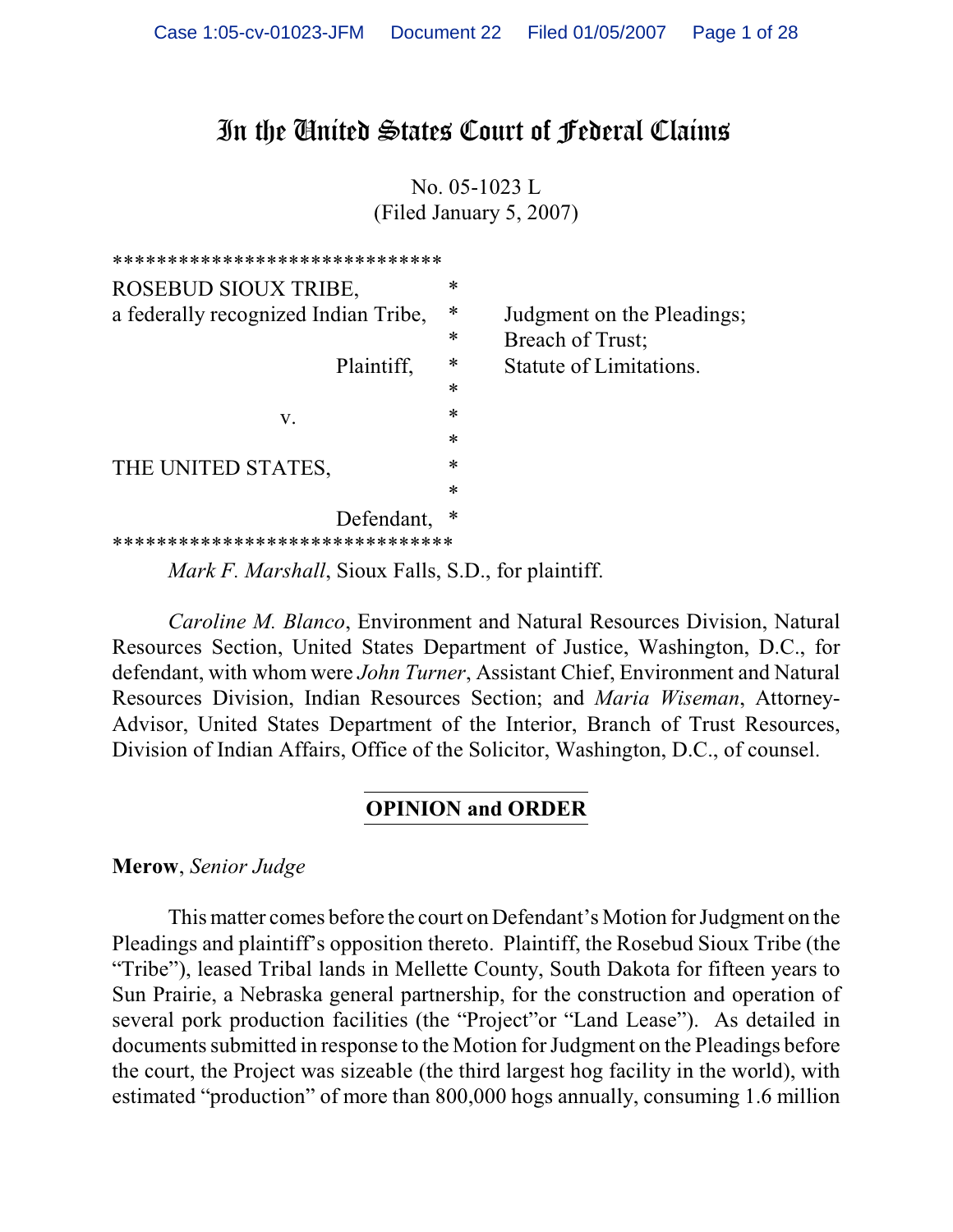gallons of water per day.<sup> $\frac{1}{2}$ </sup> The facilities would be managed by Bell Farms, a third party. The Tribe's remuneration included twenty-five percent of the projected five million dollars in annual profits.

By statute and regulation, the Bureau of Indian Affairs ("BIA") must approve and sign all leases of Tribal lands. Accordingly, the Tribe "requested the assistance of [BIA] Superintendent Burr to conduct any and all environmental assessments or other legal prerequisites which may have been required by the BIA prior to the BIA consenting to the Land Lease." (Compl. ¶ 12.) A public hearing on a draft Environmental Assessment ("EA") was held on June 15, 1998, and comments both in favor and in opposition were received. Written comments were also submitted. The EA was completed by the BIA on August 14, 1998, and the Aberdeen, South Dakota Office of the BIA recommended that Superintendent Larry Burr make a Finding of No Significant Impact ("FONSI"), which he did. Notice of the FONSI was published locally during August of 1998. (*Id.* ¶¶ 13-16.) As a result of the FONSI, no Environmental Impact Statement ("EIS") was required.

With Tribal Council authorization, Tribal President Norman Wilson signed the Lease on behalf of the Tribe on September 8, 1998. On September 16, 1998, Cora L. Jones, Area Director of the Aberdeen, South Dakota Area BIA Office, acting under delegated authority, approved and signed the Lease pursuant to 25 U.S.C. §§ 81 and 415. $\frac{2}{3}$  (Compl. ¶ 19.) The lease was recorded in the BIA's Land Title and Records Office. (Aff. of Mark Marshall in Supp. of the Tribe's Resp. to Mot. for J. on Pleadings ("Marshall Aff.") Ex. H unn. 51.) Thereafter, "Sun Prairie entered into loan obligations with a group of commercial banks in the amount of \$44.5 million to fund the Project." (Compl. ¶ 21.)

Less than three months after the BIA signed the lease, on November 23, 1998, a Complaint was filed in the United States District Court for the District of Columbia against Secretary of the Interior Bruce Babbitt and Kevin Gover, the Assistant Secretary of Indian Affairs by: the Concerned Rosebud Area Citizens; Prairie Hills

 $\frac{1}{2}$ Subsequent litigation history and the magnitude of the planned operation are outlined in *Commentary: In Hogs We Trust – A Million Pigs in the Parlor: The Bureaucracy of the Bureau of Indian Affairs' Conflicting Trust Roles,* 7 Great Plains Nat. Resources J. 267 (2002).

<sup>&</sup>lt;sup>2</sup>Defendant disputes the applicability of 25 U.S.C. § 81. (Answer ¶ 19; Def.'s Mot. 26 n.8). Because of the conclusions reached herein, the court does not address any disagreement in this regard.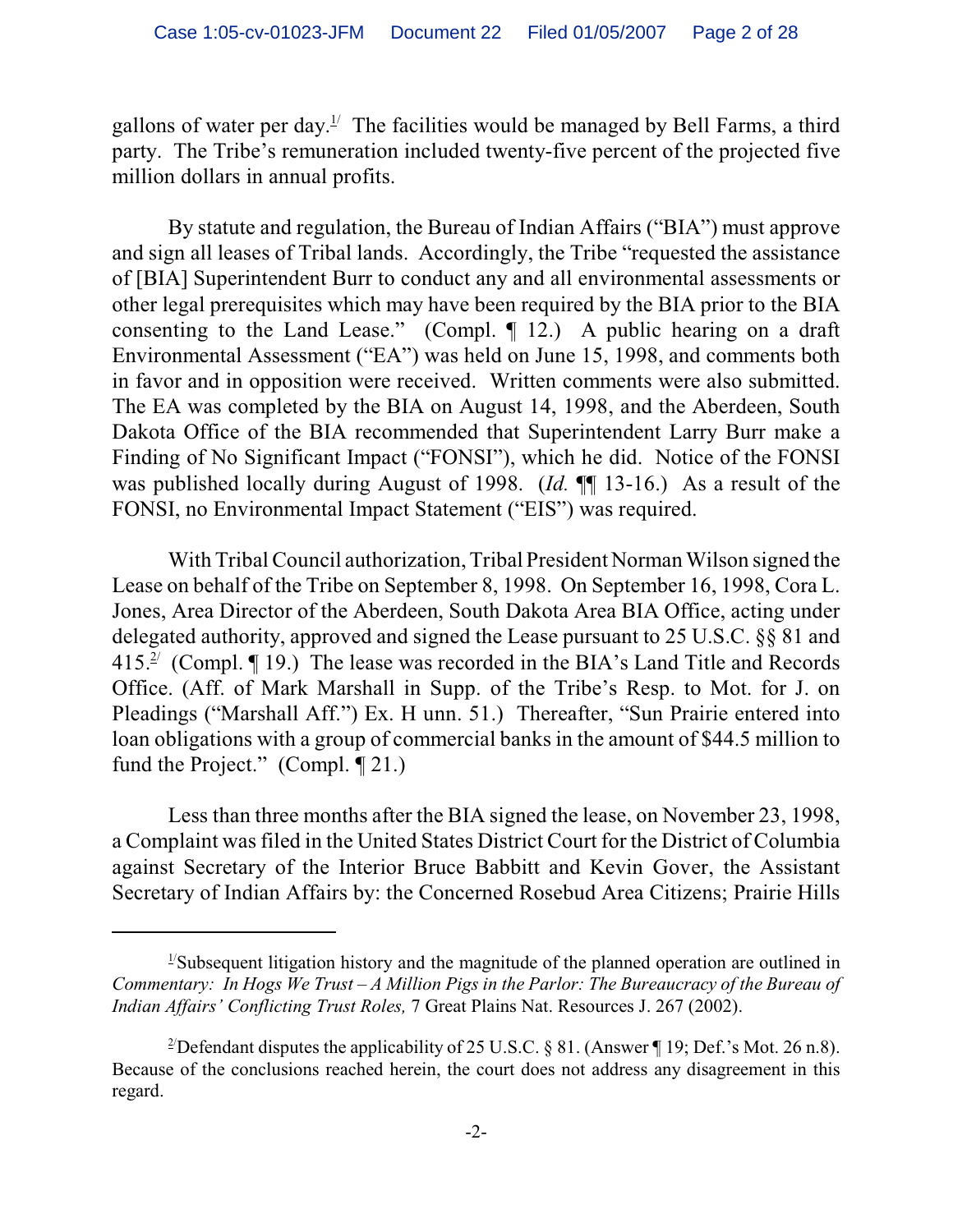Audubon Society of Western South Dakota; South Dakota Peace & Justice Center; and the Humane Farming Association (referred to collectively hereinafter in this and subsequently described litigation as "Concerned Citizens"). Concerned Citizens sought to enjoin construction of the Project. Neither the Tribe nor Sun Prairie was a party. *Concerned Rosebud Area Citizens v. Babbitt,* 34 F. Supp. 2d 775 (D.D.C. 1999) ("*Rosebud I*") (denying the government's motion for change of venue to South Dakota). In *Rosebud I*, Concerned Citizens challenged the BIA's approval of the Lease on substantive and procedural grounds, including alleged failure to comply with the National Environmental Policy Act ("NEPA") and violations of the National Historic Preservation Act ("NHPA"). In denying the motion for change of venue, District Court Judge Joyce Hens Green described internal Tribal conflicts concerning the Lease, a prelude to, and background for, subsequent developments.

Certain factual representations were made to the Court which are repeated herein and are relied upon by this Court in making her ruling. The Rosebud Sioux Tribe inhabit an economically depressed area. The Tribal Government has agreed to the lease because construction and operation of the Facility will result in increased employment for the Rosebud Sioux. Bell Farms, which will operate the Facility on Sun Prairie's behalf, is one ofthe largest pork producers in the United States.

Not all members of the Tribe agree that the economic benefits from the lease are worth the environmental costs, and some of those dissident members are also members in the plaintiff organizations.

# *Rosebud I*, 34 F. Supp. 2d at 776.

At this time at least eight of the planned twenty-four buildings had been constructed. *Id.* Following the denial of the government's motion for change of venue,  $\frac{3}{2}$  Concerned Citizens filed a motion for preliminary injunction on January 21, 1999. *Rosebud I* was settled shortly thereafter by Joint Stipulation for Dismissal based on a January 27, 1999 letter from Assistant Secretary Gover "in which Gover concluded that the EA did not comply with [NEPA] requirements and that there was

 $\frac{3}{1}$ In its argument for change of venue to the District of South Dakota in *Rosebud I*, the government asserted the Tribe and Sun Prairie were indispensable parties. *Rosebud Sioux Tribe v. Gover*, 104 F. Supp. 2d 1194, 1197 (D.S.D. 2000) (subsequent history omitted) (relating history of prior litigation).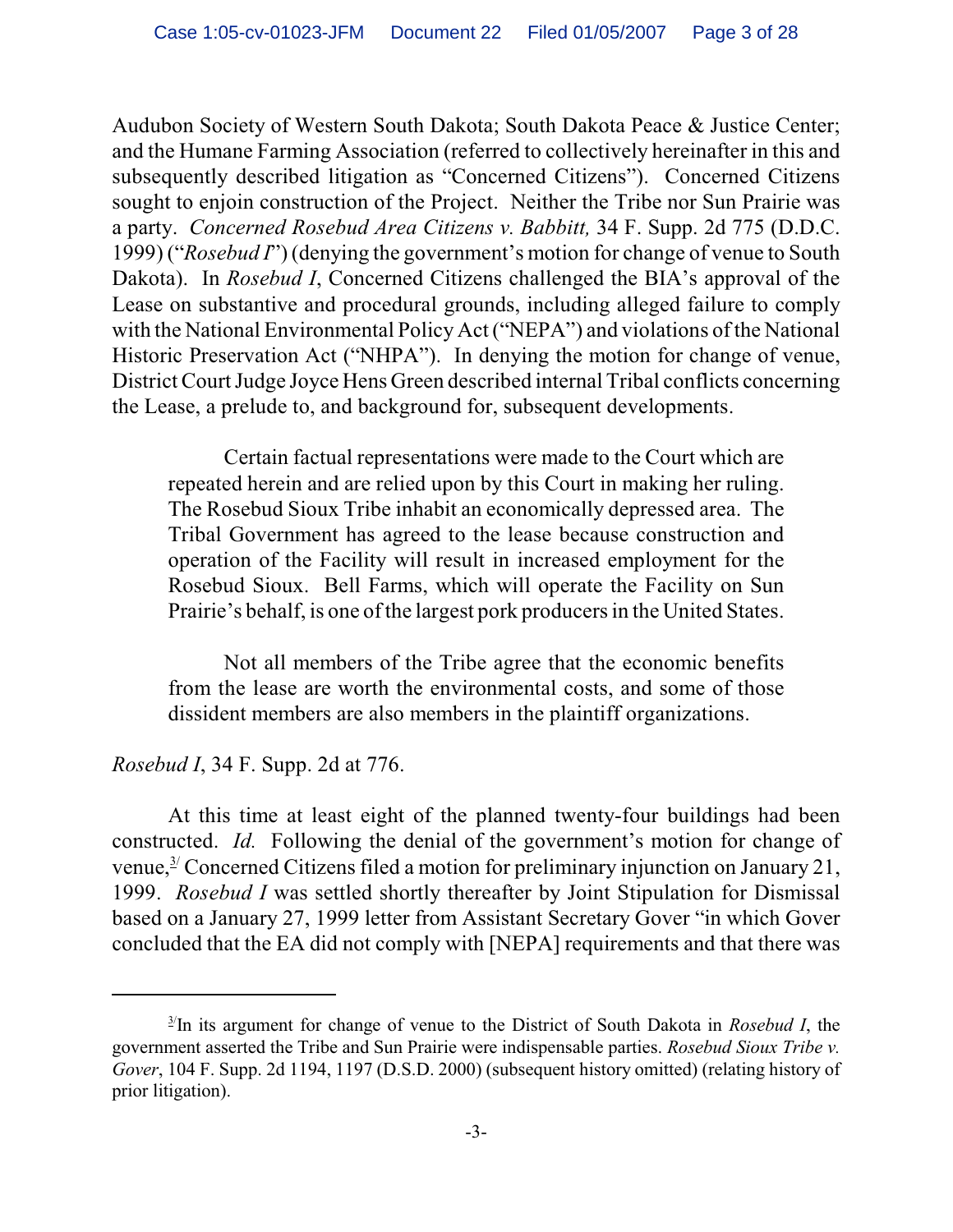an insufficient basis for the issuance of a FONSI." (Compl. ¶ 28.) "Gover also declared that the consent and approval of the BIA to the Land Lease was void." (*Id.*) The Stipulation quoted the Gover letter that the lease was and always had been void for failure to fully comply with NEPA, memorialized the agreement of the parties to negotiate the amount of attorney fees and costs to be paid to plaintiffs, and concluded that "**[b]ecause the Lease is void**, the Parties agree that this case should be dismissed without prejudice." (Marshall Aff. Ex. A unn. 18-19 (emphasis supplied).) District Judge Green approved the Stipulation, with "IT IS SO ORDERED" on February 1, 1999, and it was filed on February 2, 1999. (*Id.*)

The next day, February 3, 1999, the Tribe and Sun Prairie filed suit against Assistant Secretary Gover and Secretary Babbitt in the United States District Court for the District of South Dakota "challenging [Gover's] authority and decision to void the lease and seeking a declaration that the EA prepared for the project complied with NEPA." *Rosebud Sioux Tribe v. Gover*, 104 F. Supp. 2d 1194, 1198 (D.S.D. 2000), *vacated on other grounds*, 286 F.3d 1031 (8<sup>th</sup> Cir. 2002) ("*Rosebud II*"). Noting that comments from the Environmental Protection Agency ("EPA") were not received until after the expiration of the comment period on the draft EA, and that approximately \$5 million had been spent on construction, District Judge Kornmann granted preliminary injunctive relief on March 3, 1999, and permanent injunctive relief on February 3, 2000, finding the government engaged in affirmative misconduct.

[T]he Court finds [Gover's] unilateral decision to void the lease, with or without authority, after the period within which to appeal had expired, without providing any findings of fact or conclusions of law to justify or explain his decision, and without extending adequate due process to plaintiffs constitutes the requisite "affirmative misconduct" [to impose equitable estoppel against the government]. Further affirmative misconduct occurred in the Assistant Secretary filing a pleading in federal court one day and the next day taking the very opposite position, especially after having not reviewed any significant portion of the administrative record. $[$ <sup>4 $/$ </sup>]

<sup>&</sup>lt;sup>4/</sup>In *Rosebud I*, Secretary Babbitt and Assistant Secretary Gover filed their Answer on January 26, 1999 denying any NEPA or NHPA violations. Gover's letter declaring the lease void for failure to comply with NEPA was dated one day later.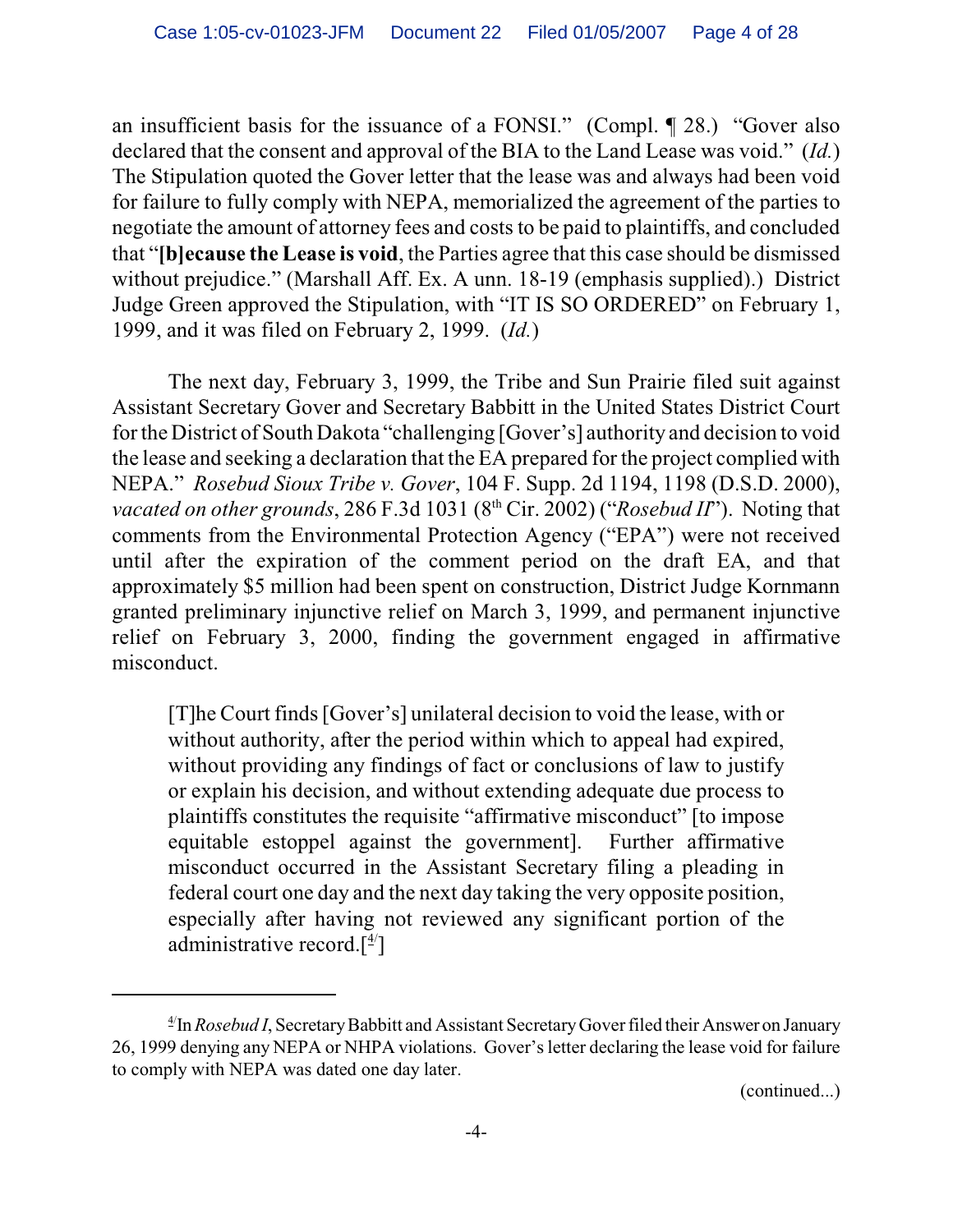104 F. Supp. 2d at 1205. This affirmative conduct warranted the "rare" imposition of equitable estoppel, binding the government to its FONSI and subsequent lease approval, representations of material facts upon which Sun Prairie relied upon to its detriment.

It is high time that the BIA conduct its affairs in a timely and businesslike manner to give confidence to Tribes, all Native Americans, their business partners, and lending institutions so that they can rely upon the BIA to do what they say they are going to do. The principles of equity dictate that the Assistant Secretary's decision cannot be upheld.

# 104 F. Supp. 2d at 1206.

Gover's "void" letter "fail[ed] to identify any specific shortcomings of the EA or offer any reasonable basis for requiring the preparation of an EIS," *id.*, so the court undertook the inquiry, holding that the voiding of the Lease was arbitrary and capricious. Under NEPA, an EIS is not required if the agency determines there will not be a significant effect on the human environment. 104 F. Supp. 2d at 1206-07, citing 42 U.S.C. § 4332(2)(C), 42 C.F.R. §§ 1501.4(b), 1508.9(b) and 1508.13. Applying an arbitrary or capricious standard to the administrative record, the court placed the burden on the challengers to raise "a substantial environmental issue" that was not considered. *Id.* at 1207. Although witnesses for intervenors, Concerned Citizens, "were certainly people of good faith with honestly held convictions[, they presented nothing] to substantiate any claim of environmental harm. The defendants called no witnesses at all. The witness from the EPA admitted that she was 'out of the loop.' She admitted that as the project is now designed and will apparently be operated, there would be no environmental harm." *Id.* at 1208.

 The *Rosebud II* court continued, finding the EA adequately described soil types in the Project area; the impact on water supply was determined to be less than negligible; and design and mitigation measures would adequately reduce the significance of water contamination. In sum, the EA and the administrative record "adequately identified and detailed the impacts of the project on the environment." *Id.* at 1209-10. EPA failed to comment within the required period and the tardy comments "lacked familiarity with many details of the project and mitigation

 $\frac{4}{2}$ (...continued)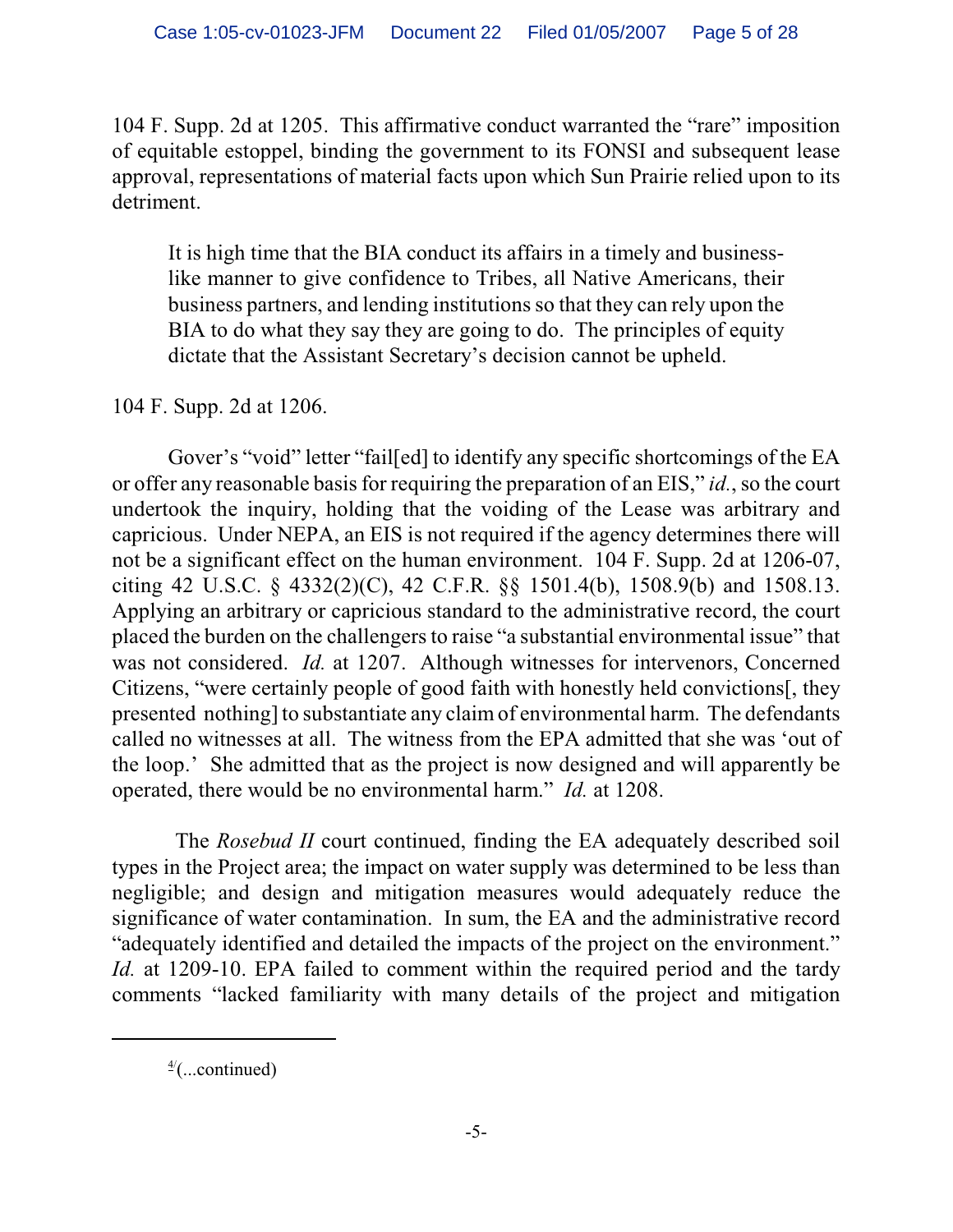measures." *Id*. at 1211. Argument that the property was eligible for listing in the National Registry because of the "Historic Indian Trail" was dispelled by the record. A survey of the entire property was performed and no areas of significance were found. The court noted that even if the land qualified for a National Registry listing, that alone would not require the preparation of an EIS. *Id.* at 1212. Intervenors also failed to establish an adverse impact on endangered or threatened species. Judge Kornmann concluded that the administrative record was to the contrary, citing a September 18, 1998 letter from the U.S. Fish and Wildlife Service that construction would not likely adversely affect the bald eagle or the black-footed ferret, cited as possible victims of the development. *Id.* Finally, the court concluded the mitigatory measures in the project design were sufficient to support the FONSI. *Id*. at 1212-13. In the end, *Rosebud II* held the "decision to forego an EIS was not arbitrary, capricious, an abuse of discretion or otherwise not in accordance with law." *Id.* at 1213. Having found no substantive violations, *Rosebud II* then rejected claims of procedural violations. Even if, as alleged, notice was not properly given, no prejudice was established. *Id.*

Judge Kornmann recognized the prejudice to Sun Prairie which reasonably relied on the Lease and expended millions in construction costs. "Relying on the lease approval, Sun Prairie invested \$5,000,000 on construction of phase I. Moreover, the bank financing for the project was linked to other ventures and the ramifications of the Assistant Secretary's decision threatened great and irreparable harm to Sun Prairie's established business reputation as well as that of the Tribe." 104 F. Supp. 2d at 1206.

The court permanently enjoined the government and Concerned Citizens from interfering or attempting to interfere with the Lease:

Bruce Babbitt and Kevin Gover, and their employees, agents, and representatives, and the intervenors, [Concerned Citizens], and their employees, agents, and representatives are expressly restrained, enjoined and prohibited from taking any actions, other than seeking relief by appeal or other appropriate judicial relief, which actions would have the purpose or consequence of interfering or attempting to interfere with the construction or operation of the project that is the subject of this action.

104 F. Supp. 2d at 1213-14.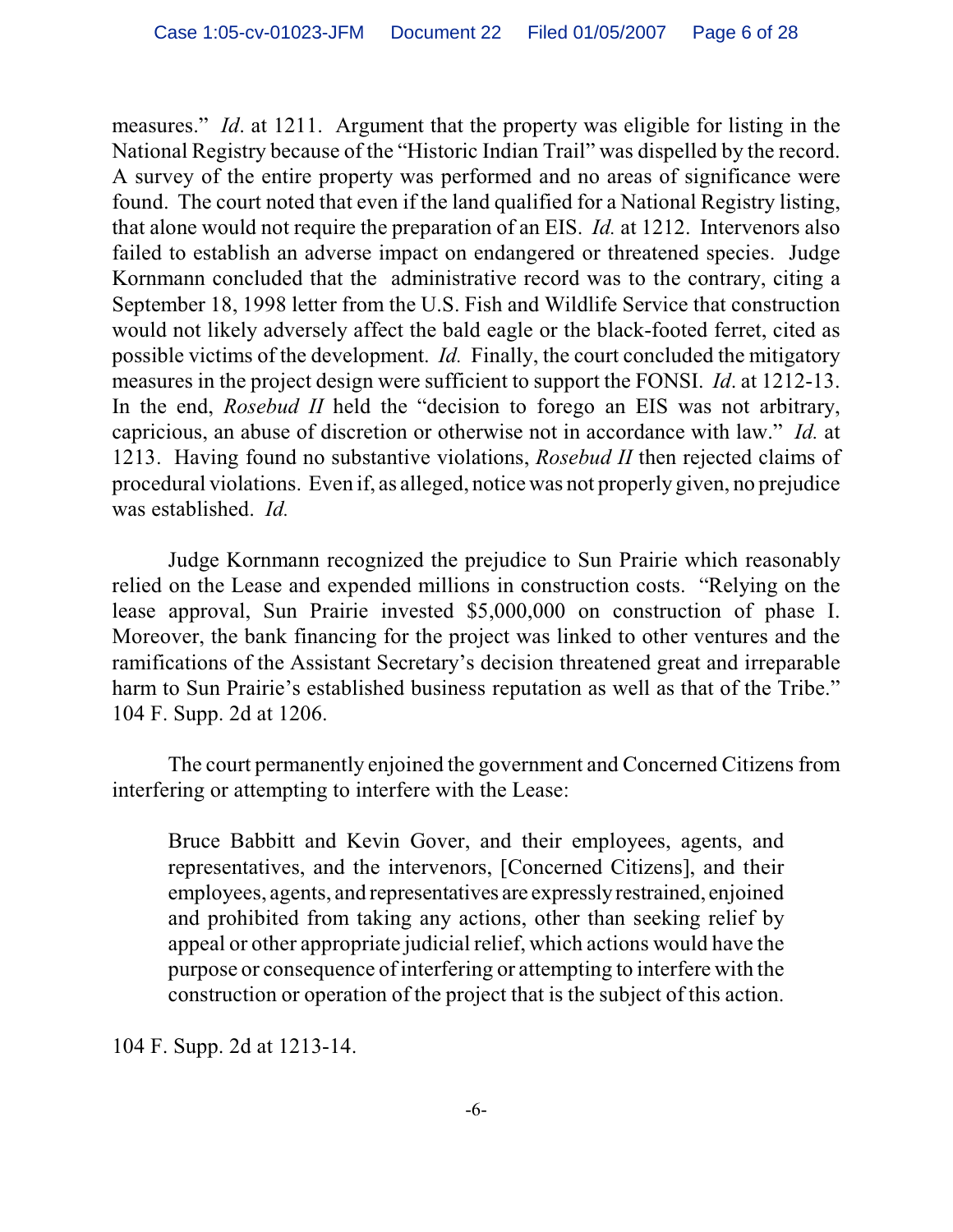The government and intervenors, Concerned Citizens, appealed *Rosebud II* to the United States Court of Appeals for the Eighth Circuit. Shortly after Judge Kornmann's February 3, 2000 Opinion, the newly-elected Tribal Council, opposed to the Project, was granted leave by the Eighth Circuit to "switch sides" and realign its position on appeal to join the government in contesting Judge Kornmann's permanent injunction. That left Sun Prairie as the lone defender of Judge Kornmann's Decision. Subsequently, on April 5, 2002, without reaching the merits, the Eighth Circuit held that Sun Prairie lacked standing to challenge the BIA's decision to void the lease, vacated the permanent injunction and remanded the matter to the district court to dismiss the complaint for lack of jurisdiction. *Rosebud Sioux Tribe v. McDivitt*,  $\frac{5}{2}$  286 F.3d 1031 ( $8^{th}$  Cir. 2002), *reh g* and *reh g en banc denied* (Aug. 14, 2002), *cert. denied,* 537 U.S. 1188 (2003) ("*Rosebud III*")*.* 

Several months after the Eighth Circuit opinion, on August 14, 2002, Sun Prairie filed suit in the United States District Court for the District of South Dakota, Central Division, against the Secretary of the Interior and the Tribe. This is the first of the *Rosebud* series in which damages were sought directly against the Tribe. Injunctive and declaratory relief as well as monetary damages were sought. *Sun Prairie and Bell Farms v. McCaleb, Norton* and Rosebud Sioux Tribe, No. 02-3030 ("*Rosebud IV*"). (Marshall Aff. Ex. H.) Concerned Citizens intervened on January 26, 2003. Sun Prairie alleged that, in reliance on a lease duly approved by the Tribal Council and the BIA, construction of one of the planned "finishing barns"<sup> $\frac{7}{2}$ </sup> (the "Grassy Knoll farm") was completed in 1999 at a cost of approximately ten million dollars. The Complaint in *Rosebud IV* asserts that no party sought a stay of Judge Kornmann's permanent injunction in *Rosebud II* pending appeal. Accordingly, Sun Prairie commenced construction of the second production site – the Cottonwood Grove farm. At that time, the *Rosbud IV* Complaint continues, the Tribe engaged in affirmative and actionable conduct to interfere with and delay construction, including (1) failing to supply water as contractually required; (2) enacting onerous fees that

 $\frac{5}{1}$ McDivitt, appointed Acting Secretary of Indian Affairs, was substituted as a party.

 $\frac{6}{1}$  Neal McCaleb was the Assistant Secretary for Indian Affairs for the Department of Interior. Gail Norton was the Secretary.

 $\frac{7}{4}$ "Finishing" refers to the period just prior to slaughter when pigs are typically fed rations of grain or other concentrates to increase weight and produce desirable carcass characteristics.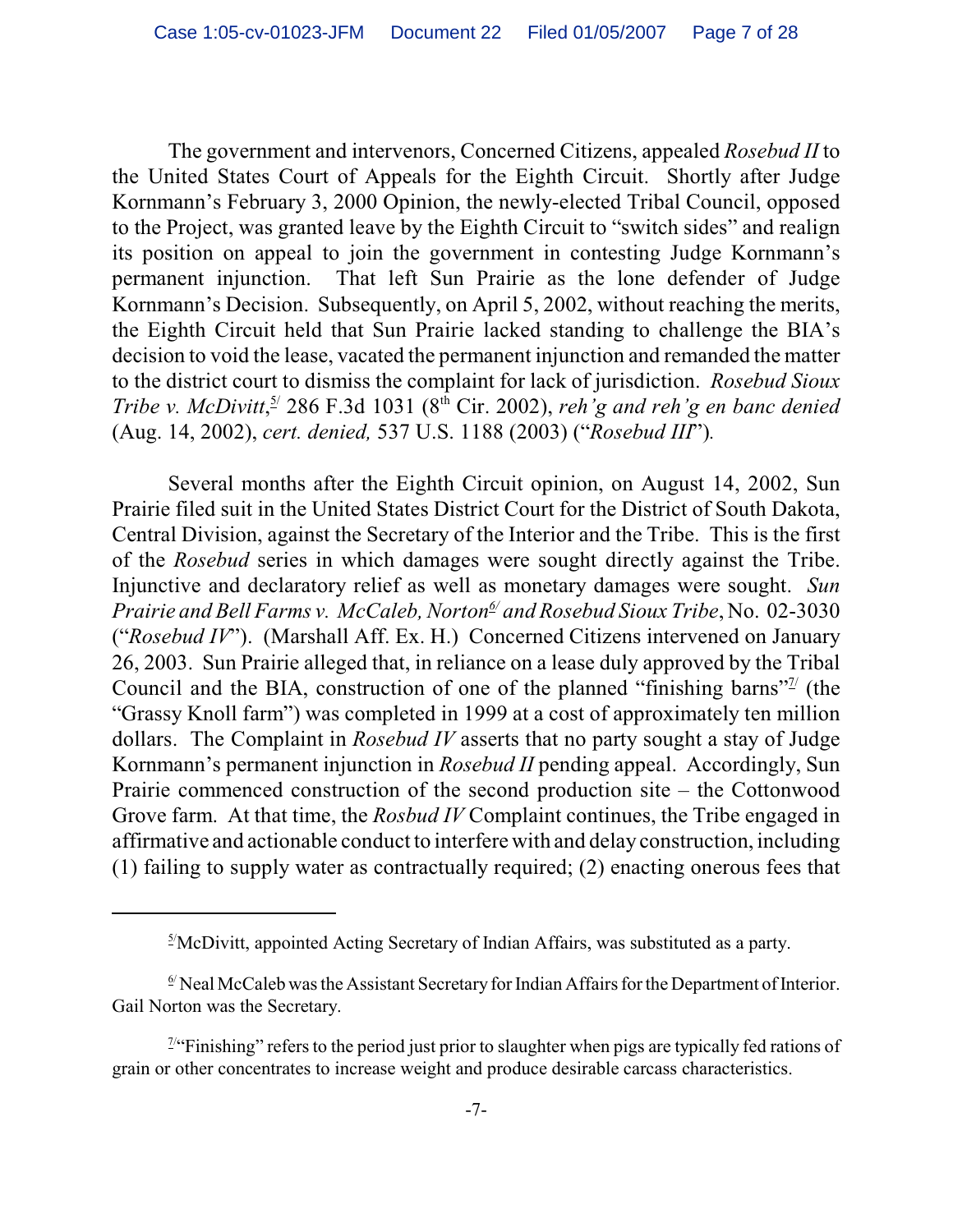applied only to Sun Prairie and prevented private source water use; (3) refusing to review design plans or process construction applications; (4) declining to participate in meetings with governmental officials to review sample data on the performance of the Project manure digester, after complaining that it was not working properly; (5) issuing a stop-work order on the Cottonwood Grove farm site based on erroneous claims of non-compliance; and (6) obtaining an *ex parte* stop work order from the Tribal Council on April 24, 2001.

Asserting the Tribe was in violation of the permanent injunction of *Rosebud II*, on April 27, 2001 – three days after the Tribal stop work order (and prior to the Eighth Circuit order in *Rosebud III* vacating the permanent injunction), Sun Prairie filed a motion for a show cause order with the *Rosebud II* court. As detailed in the *Rosebud IV* Complaint, on May 18, 2001, after a hearing, Judge Kornmann found the Tribe acted "in bad faith to obstruct the Project" and "issued an order confirming that the permanent injunction applied to the Tribe, and prohibiting any further conduct in violation of the injunction." (Marshall Aff. Ex. H ¶¶ 36, 41.) Sun Prairie had obtained some \$40 million in financing to construct and operate the Grassy Knoll and Cottonwood farm sites, secured in part on leasehold mortgages and some \$5 million in subordinated debt. The conduct of the Tribe and the federal defendants "has placed Sun Prairie at risk of default on the Rosebud Project term and operating loans totaling approximately \$40 million, on more than \$5 million in subordinated debt, and on various cross-collateralized loans." (*Id.* ¶ 45.) The *Rosebud IV* Complaint also avers that Sun Prairie was obligated to purchase all of the pigs farrowed by a Colorado pig grower (estimated at 96,000 annually at the two Rosebud Sioux units), and had contracted with a packing company to deliver 525,000 finished slaughter hogs annually. Without the Rosebud Project, Sun Prairie would be unable to fill these contractual commitments and would suffer consequentially. Other damages included increased construction costs and harm to business reputation.

The *Rosebud IV* Complaint also asserts that, following the Eighth Circuit's dismissal in *Rosebud III*, the Tribe "threat[ed] to immediately discontinue water and utility services to the Project and to deny Sun Prairie access to the Rosebud farms in light of the Eight [sic] Circuit's decision of April 5, 2002 [*Rosebud III*] *. . .* [and] BIA representatives have stated that the Land Lease is ineffective and that the BIA will

 $\frac{8}{2}$ Farrowing is the birth of a litter of pigs.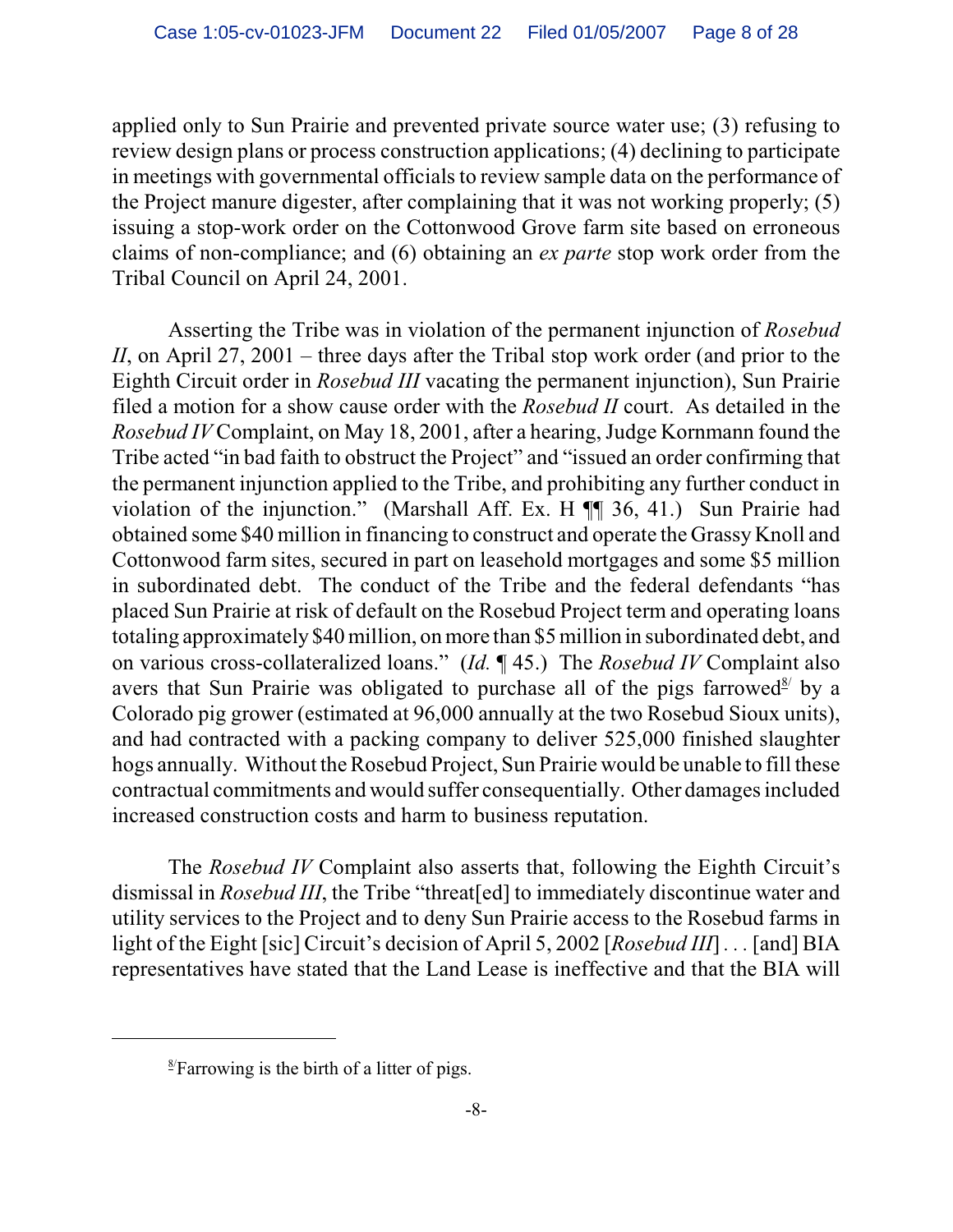not act to resolve the dispute notwithstanding the Bureau's obligation under 25 C.F.R. Part 162 to administer leases of reservation lands." (*Id*. ¶¶ 57, 58.)

Several Counts of the Complaint in *Rosebud IV* are directed to only the Tribe, including Count Five (seeking a declaratory judgment that the Tribe is bound by the Land Lease); Count Six (breach of contract); Count Seven (impairment of contract); Count Eight (promissory estoppel); Count Nine (unjust enrichment) $\mathcal{Y}'$ ; and Counts Ten through Twelve (interference with contracts). Requested relief against the Tribe includes monetary damages.

In *Rosebud IV*, in a twenty-one page opinion filed on June 5, 2003, District Judge Battey denied motions to dismiss by both the federal defendants and the Tribe. In so doing, Judge Battey, echoing the findings of Judge Kornmann, determined that Gover's purported voiding of the Land Lease was invalid for failure to comport with governing regulations and procedures. Claims of environmental non-compliance, even if true, could have been remedied. Sun Prairie, the lessee, had the procedural right to be notified and given an opportunity to cure.

[T]he federal defendants filed [an] answer in the D.C. litigation denying that Sun Prairie had failed to comply with environmental compliance requirements. Defendants' and intervenor's argument that Sun Prairie's environment compliance is deficient is a matter of opinion, and a subject of dispute between opposing parties with divergent political agendas. One tribal council's economic development opportunity is another tribal council's land "rape;" it is the rule of law that prevents such competing policy objectives from degenerating into anarchic disruption. Sun Prairie submitted its project to a NEPA environmental compliance study conducted by a consultant hired not by it, but by the BIA. The only environmental finding of record in this case that is the product of any due process is that of the BIA's consultant, which found Sun Prairie's environmental compliance appropriate. Thus approved through appropriate legal process, and with the encouragement of the tribe, Sun

<sup>&</sup>lt;sup>2/</sup>The Tribe received an initial payment of \$100,000 from Sun Prairie as well as subsequent lease payments. Significant physical improvements were constructed on reservation land and Tribal members were employed during the construction and operation of the sites.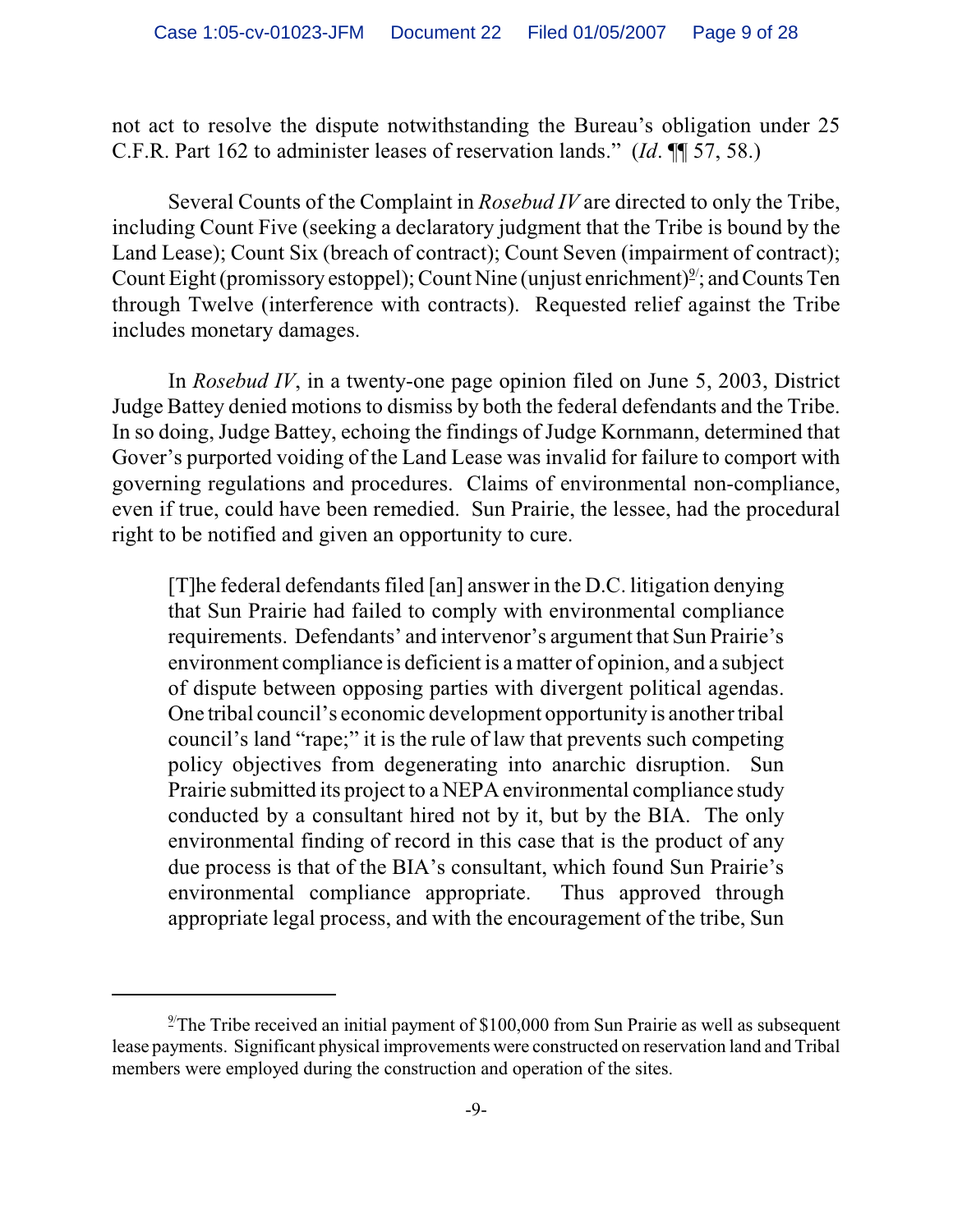Prairie invested tens of millions of dollars into its hog farming enterprise.

#### (Marshall Aff. Ex. G 14.)

Facts alleged "suggest ulterior motives underlying the tribe's legal constructs" (*id.* at 16) and "it appears that the Secretary's decision has served as a pretext for the tribe's breaching conduct." (*Id.*) Nevertheless, "[w]hat is undisputed is that the duly authorized tribal authorities approved the lease in 1998." (*Id.*) Judge Battey concluded Secretary Gover's purported termination of the lease was ineffective and the lease was valid.

While it may have been expedient for the government to terminate the lease to settle a lawsuit with intervenors, plaintiffs' rights were a casualty of that expediency. The secretary's lease termination did not comply with applicable federal due process regulations. The lease, accordingly, is valid, and its terms control the Court's analysis of the pending motions to dismiss.

### (Marshall Aff. Ex. G 9.)

After denial of the motion to dismiss, Sun Prairie moved for summary judgment. While the summary judgment motion is not readily apparent in the record, according to the Complaint in the instant matter, "[o]n February 22, 2005, the Tribe held a Tribal Council meeting at which Assistant Attorney General Thomas Sansonetti appeared by telephone. During the telephone conference the Assistant Attorney General advised the Tribe that the United States would not resist Sun Prairie's motion for summary judgment and in effect, confess judgment if the Tribe did not settle the case." (Compl. ¶ 38.) Subsequently, on May 19, 2005, a Judgment by Consent and Order was entered which included significant amendments to the Lease. (Marshall Aff. Ex. F.) Sun Prairie would not build any more facilities under the Land Lease and would operate the existing Project production facilities for no more than 15 years at which time the Tribe has an option to purchase the buildings, fixtures and improvements for 50 percent of their then fair market value according to a formula. If the Tribe does not exercise its option, Sun Prairie could extend the lease for five years and in that event, the termination provisions in the original lease would apply. Sun Prairie pays \$60,000 per year per farm and additional amounts for water.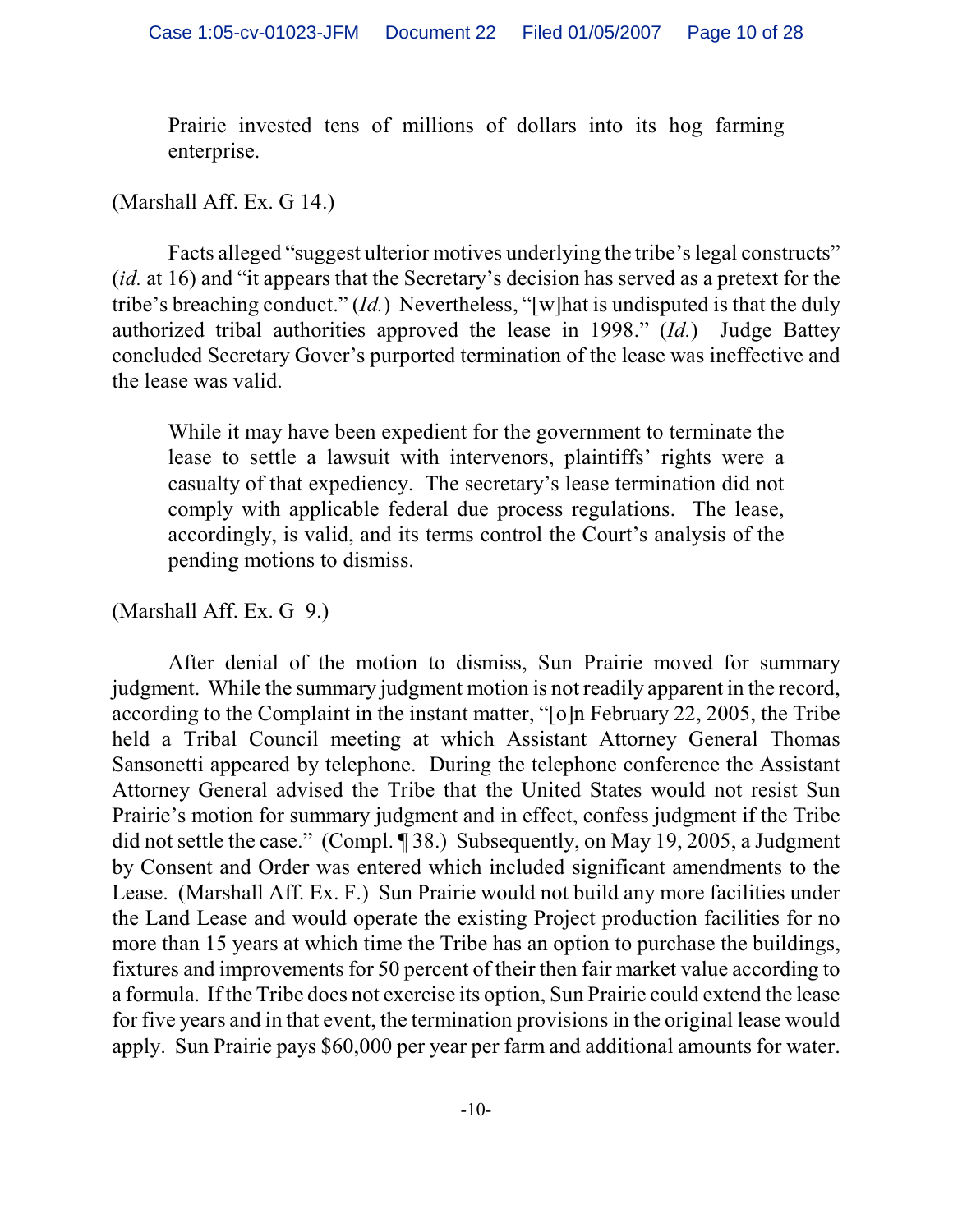The BIA pays \$85,000 to Sun Prairie for a well; Sun Prairie makes a one-time payment of \$131,000 to the Tribe. Other provisions include Sun Prairie's agreement to implement certain environmental measures in consultation with the EPA. Remaining terms of the Lease not inconsistent with the Consent Judgment would govern. With certain limitations, the parties agreed there would be no further litigation over the validity of the lease. The Judgment voided the Gover letter. A June 5, 2003 Order of that court based on the stipulation of the parties, affirmed the validity of the Lease as modified in the Consent Judgment. While reciprocal releases were exchanged between Sun Prairie and the government and Tribe, any trust claims between the Tribe and the government remained. "This Consent Judgment does not alter or diminish in any way the trust responsibilities of the United States to the Tribe regarding the land that is the subject of the Lease." (Marshall Aff. Ex. F 11.)

There is yet another lawsuit. On June 24, 2005, Concerned Citizens, brought suit in the United States District Court for the District of Columbia against Gail Norton, Secretary of the Interior and James Cason, Acting Secretary for Indian Affairs ("*Rosebud V*"). (Marshall Aff. Ex. A.) The Complaint seeks declaratory relief that the BIA's "recent re-approval of the lease" was "illegal" and that defendants violated NEPA by failing to prepare an EIS. The Tribe is not a party. Defendant moved to dismiss on mootness grounds. On March 30, 2006, *Rosebud V* was transferred to the South Dakota District Court upon the defendants' Motion to Dismiss or for Change of Venue. Judge Robertson's MemorandumOrder granted the venue change, "[b]ecause only the District Court for the District of South Dakota can say whether plaintiff's claims are truly moot." (Marshall Aff. Ex. B 1.) The Order noted that neither the Tribe nor Sun Prairie were parties to *Rosebud I. Rosebud V* seeks essentially the same relief as *Rosebud I*, that is a declaration that defendants violated NEPA. Defendants' motion to dismiss in *Rosebud V* asserted the dispute was moot. Because under the Consent Judgment of *Rosebud IV*, there would be no further construction, Judge Robertson agreed, citing with approval authority that completion of a project moots claimed NEPA violations. However, because of the history of inconsistent positions and decisions:

[t]he case is truly moot, however, only if the consent judgment entered by the District Court for the District of South Dakota is not susceptible of being vacated as BIA's stipulation in this court was vacated. It was the District Court for the District of South Dakota that un-settled the case that was settled here and entered the consent judgment approving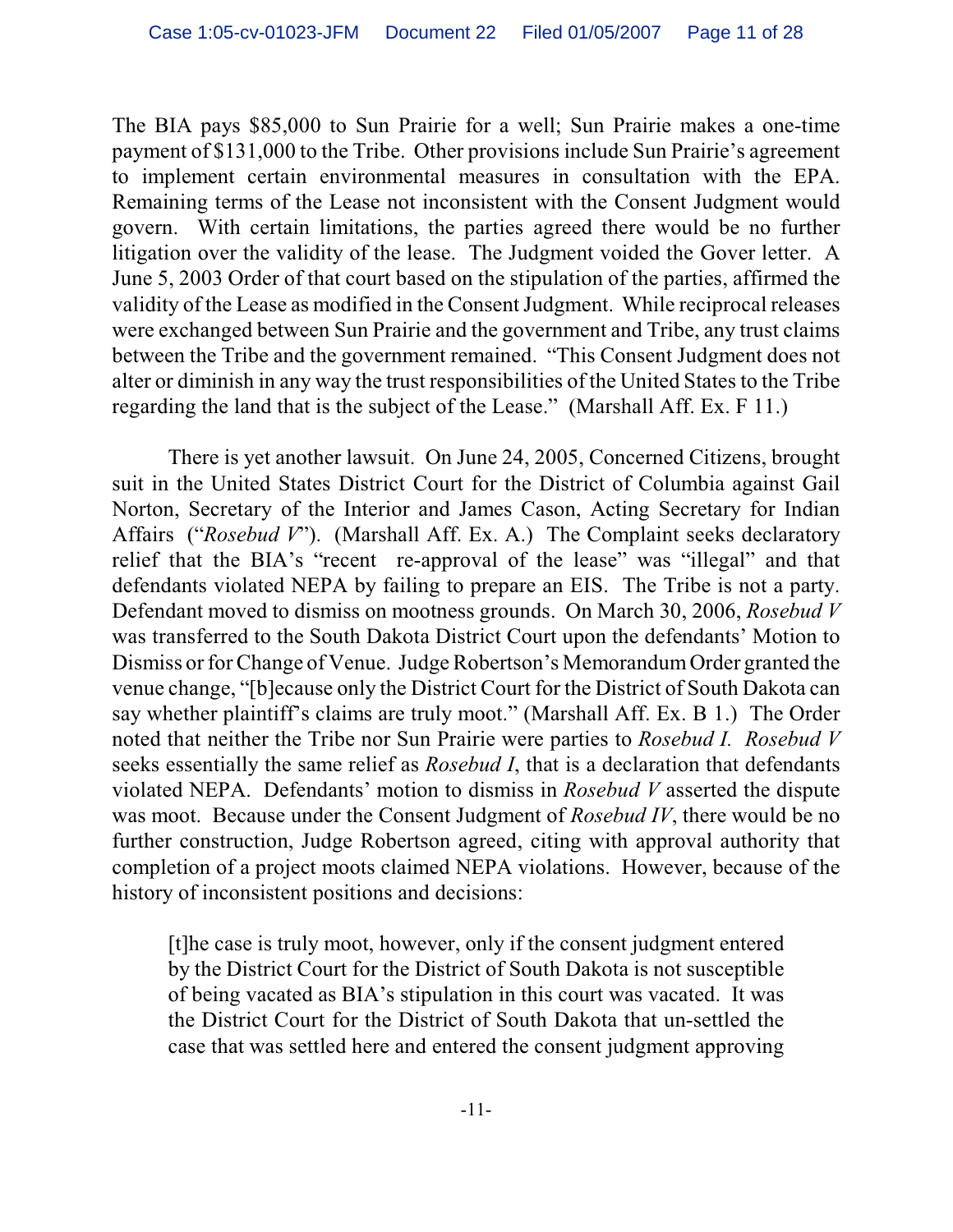the fait accompli on the Tribe's land. That court should decide whether the claims of these plaintiffs are moot.

(Marshall Aff. Ex. B 5-6.) Following transfer, *Rosebud V* was pending in the South Dakota District Court, Central Division, assigned to Judge Battey. (Marshall Aff. Ex. C.) On December 13, 2006, the case was dismissed without prejudice for failure to prosecute. *See* Dkt. *Concerned Rosebud Area Citizens, et al. v. Norton, et al.,* No. 06-03009 (D.S.D.) (available on Westlaw).

Before the undersigned is *Rosebud VI.* Plaintiff's Complaint alleges that the Secretary of Interior breached fiduciary duties owed to the Tribe in the handling of the various lawsuits, vacillating between conceding the lease was void and valid, resulting in a determination by more than one United States District Court that the lease was valid and another that lease was invalid. The waiver of sovereign immunity in the lease is also alleged to be a breach of fiduciary duty. Damages alleged include the cost and expense of defending litigation related to the Land Lease and the Tribe's exposure to damages in *Rosebud IV*, the case that resulted in the Consent Judgment. (Compl. ¶42.)

Defendant's Motion for Judgment on the Pleadings alleges:

(1) plaintiff's claims for breach of fiduciary duty in connection with both the approval of the lease and its subsequent voiding are barred by the statute of limitations, and/or laches;

(2) plaintiff's claims are an impermissible collateral attack on a final consent judgment and should be dismissed for lack of subject matter jurisdiction; and

(3) plaintiff's Complaint fails to identify a statutory or regulatory provision that can fairly be interpreted to mandate compensation; therefore, this court lacks subject matter jurisdiction.

# **Standards for motion for judgment on the pleadings**

Defendant's motion is made pursuant to RCFC 12(c) which provides that, "[a]fter the pleadings are closed, but within such time as not to delay the trial, any party may move for judgment on the pleadings." Matters outside the pleadings are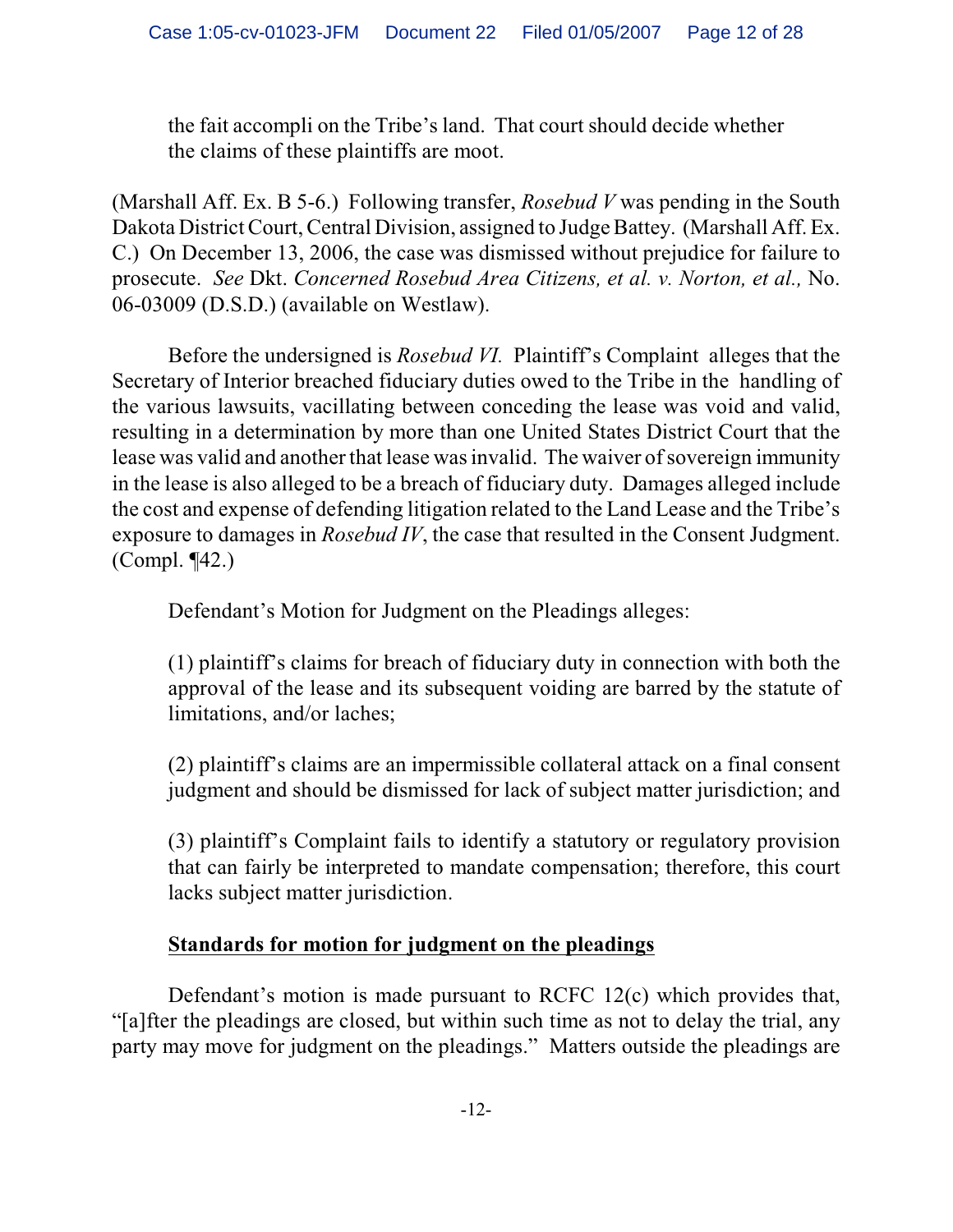referenced by both parties. Since "matters outside the pleadings are presented to and not excluded by the court, the motion shall be treated as one for summary judgment and disposed of as provided in RCFC 56."

"The legal standard applied to evaluate a motion for judgment on the pleadings is the same as that for a motion to dismiss." *Peterson v. United States*, 68 Fed. Cl. 773, 776 (2005). In considering a motion to dismiss, the court "must accept as true all of plaintiff's well-pleaded facts alleged in the complaint and draw all reasonable inferences in the Plaintiffs' favor." *Id.* at 775 (citations omitted). A Complaint should not be dismissed "unless it appears beyond doubt that the plaintiff can prove no set of facts in support of his claim which would entitle him to relief." *Id.* at 775 (citing *Scheuer v. Rhodes*, 416 U.S. at 236-37 (1974)). Where, as here, for the purposes of its motion, defendant does not challenge the truth of the facts alleged by plaintiff (and vice versa), the court accepts them as true. *Reynolds v. Army & Air Force Exch. Serv.,* 846 F.2d 746, 747 (Fed. Cir. 1988); *see also Henke v. United States*, 60 F.3d 795, 797 (Fed. Cir. 1995) (in determining such motions, courts are obligated "to draw all reasonable inferences in plaintiff's favor").

Defendant's Motion includes a challenge to subject matter jurisdiction, which while typically raised in a Rule 12(b)(1) motion, may, after the filing of an Answer, be raised in a motion for judgment on the pleadings. In considering a jurisdictional challenge, the court "is not restricted to the face of the pleadings, but may review evidence extrinsic to the pleadings." *Cedars-Sinai Med. Ctr. v. Watkins,* 11 F.3d 1573, 1583-84 (Fed. Cir. 1993).

# **Statute of limitations and laches**

The parties dispute whether the statute of limitations challenge is one of jurisdiction or of failure to state a claim. This threshold inquiry allocates the burden of proof in this regard. If jurisdictional, plaintiff has the burden, *Reynolds v. Army & Air Force Exchange Service,* 846 F.2d 746, 747-48 (Fed. Cir. 1988), while defendant has the burden on a motion to dismiss. *Bolduc v. United States*, 72 Fed. Cl. 187, 191(2006). The Tribe relies on *Bolduc* (citing Federal Circuit authority that the statute of limitations is not jurisdictional). Defendant cites the more recent (and binding) *John R. Sand & Gravel Co. v. United States*, 457 F.3d 1345 (Fed. Cir.), *pet. for reh'g denied* (Nov. 30, 2006) which holds that the statute of limitations is jurisdictional to this court. Regardless of where the burden lies, however, even if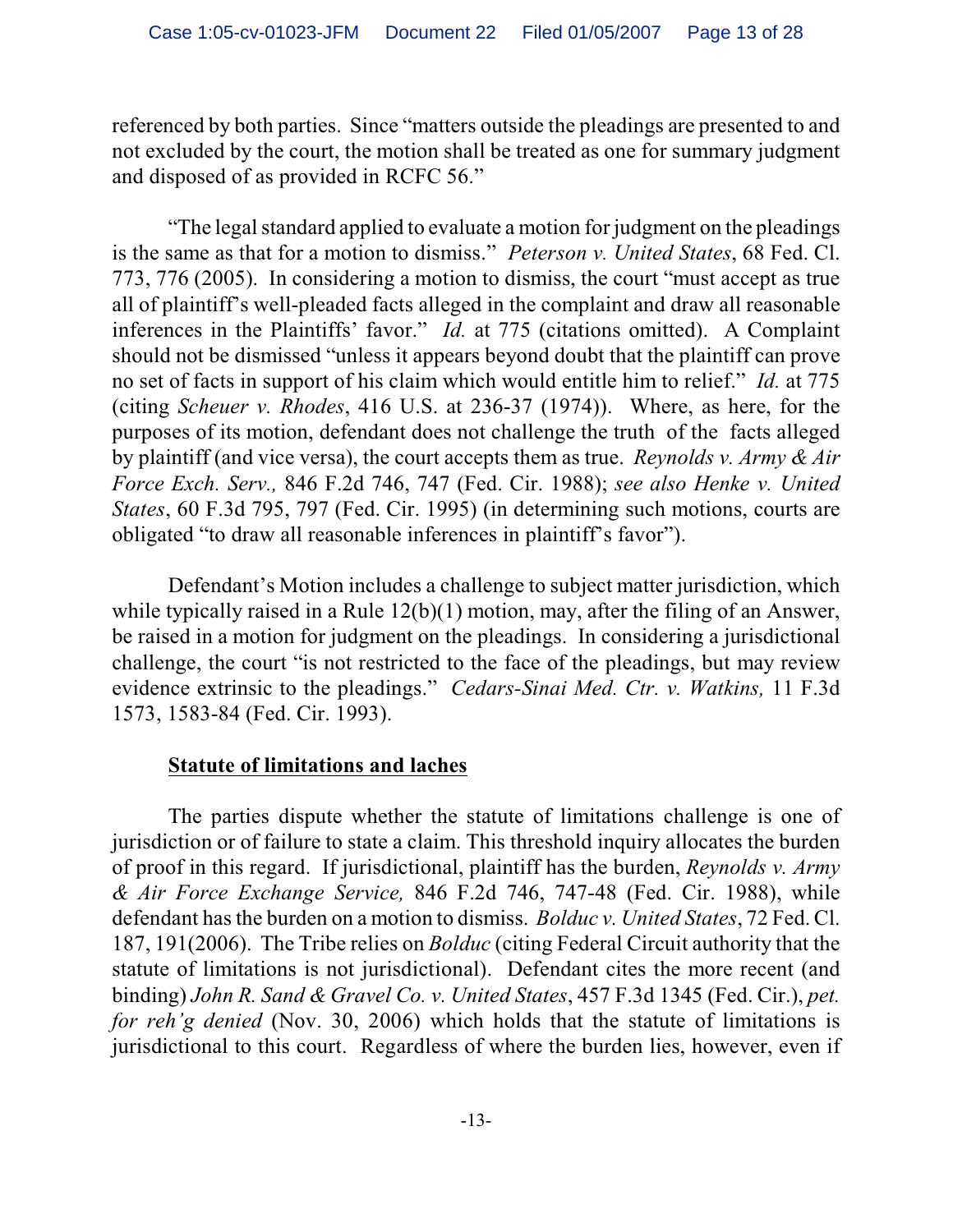plaintiff has the burden, at least some claims fairly stated in the Complaint are not barred by the statute of limitations.

The governing statute of limitations, 28 U.S.C. § 2501, provides: "[e]very claim of which the United States Court of Federal Claims has jurisdiction shall be barred unless the petition thereon is filed within six years after such claim first accrues." The Indian Long-Term Leasing Act, 25 U.S.C. § 415(a), also cited by the parties, does not contain a separate statute of limitations. "[S]tatutes of limitations are to be applied against the claims of Indian tribes in the same manner as against any other litigant seeking legal redress or relief from the government." *Hopland Band of Pomo Indians v. United States*, 855 F.2d 1573, 1576 (Fed. Cir. 1988). The Tribe's Complaint was filed on September 23, 2005. Therefore, the Tribe must establish by a preponderance of the evidence, claims that accrued after September 23, 1999. *Baka v. United States*, \_ Fed. Cl. \_, 2006 WL 3474582 (Nov. 29, 2006) (citing *Entines v. United States*, 39 Fed. Cl. 673, 678 (1997).)

BIA's initial approval of the lease in 1998; the January 27, 1999 Gover letter "voiding" that approval; the filing of the *Rosebud I* Complaint on November 23, 1998 as well as the Order approving the Stipulated Dismissal on February 1, 1999; the February 3, 1999 commencement of *Rosebud II* and preliminary injunctive relief granted by Judge Kornmann, are all events beyond the statutory period. Neither the Consent Judgment in *Rosebud IV* approved by Judge Battey on May 19, 2005, nor his ruling that Gover's extra purported termination of the lease was invalid, is outside the statutory period. While Gover's purported voiding of the lease is outside the statute of limitations, the subsequent inconsistent positions taken by the BIA, which allegedly forced the Tribe into theConsent Judgment with Sun Prairie, and may result in other damages, are not.

The Tribe also argues that there is no cause of action for breach of trust or fiduciary duty until (1) there is a breach; and (2) the trust beneficiary – the Tribe – suffers damages. Therefore, even though some alleged agency actions may have occurred, or damages may have been incurred, more than six-years prior to the filing of the Complaint, other actions and damages may not.

"It is hornbook law that a claim does not accrue until all events necessary to fix the liability of the defendant have occurred – when 'the plaintiff has a legal right to maintain his or her action.'" *Catawba Indian Tribe v. United States*, 982 F.2d 1564, 1570 (Fed. Cir. 1993) (citing Corman, *Limitation of Actions*, § 6.1, p. 374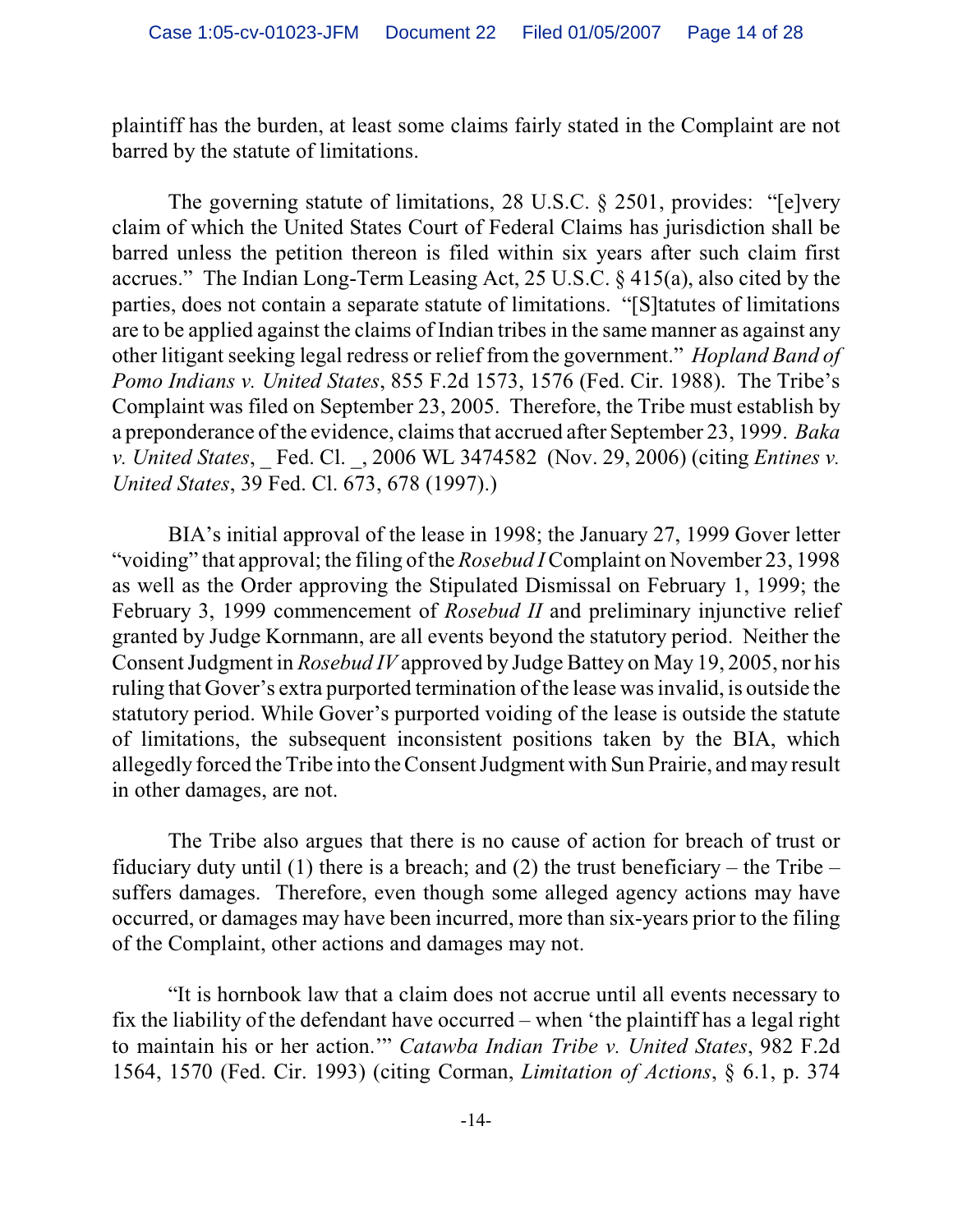(1991)). "It is too well established to require citation of authority that a claim does not accrue until the claimant has suffered damages." *Terteling v. United States*, 167 Ct. Cl. 331, 338, 334 F.2d 250, 254 (1964). The government contract in *Terteling* granted the contractor the right to extract gravel from a specific pit. Unfortunately, that pit was owned by another who sued the contractor for unauthorized extraction. Subsequently, the contractor sought to recover its expense and damages from the government. The government claimed that the statute of limitations began to run from the date of the final contract payment. The court rejected that position. "It was only when the litigation ended that the contractors could determine the total amount of litigation expenses. . . ." *Id. See also Nw. La. Fish & Game Preserve Comm'n v. United States,* 446 F.3d 1285, 1291 (Fed. Cir. 2006); *Alder Terrace, Inc. v. United States*, 161 F.3d 1372, 1377 (Fed. Cir. 1998). *Cf. Catawba Indian Tribe,* 982 F. 2d at 1570-71 (rejecting Tribe's claim that action did not accrue until United States Supreme Court announced the effect of a Congressional Act that breached government promises that Tribal lands would be preserved, concluding that the limitations period commenced with the passage of the unambiguous statute). Also in this regard, "[b]eneficiaries of a trust are permitted to rely on the good faith and expertise of their trustees; because of this reliance, beneficiaries are under a lesser duty to discover malfeasance relating to their trust assets." *Shoshone Indian Tribe v. United States*, 364 F.3d 1339, 1347 (Fed. Cir. 2004), *cert. denied,* 544 U.S. 973 (2005).

The Tribe's claimed damages include litigation expenses. From the submissions, it is apparent that at least some alleged damages were incurred within the statutory period. In this regard, Plaintiff 's *Rosebud VI* Complaint includes acts on both sides of the statute of limitations. The Complaint alleges:

40. The Secretary and the United States breached their fiduciary duty to the Tribe by the manner in which the United States approved the land Lease, declared the approved Land Lease "void" and threatened to once again declare the Land Lease valid, exposing the Tribe to monetary damages if the Tribe did not settle the Sun Prairie Litigation [referring to *Rosebud IV*].

. . .

42. As a result of the Defendants' breach of their fiduciary duty the Tribe has suffered damages including but not limited to the cost and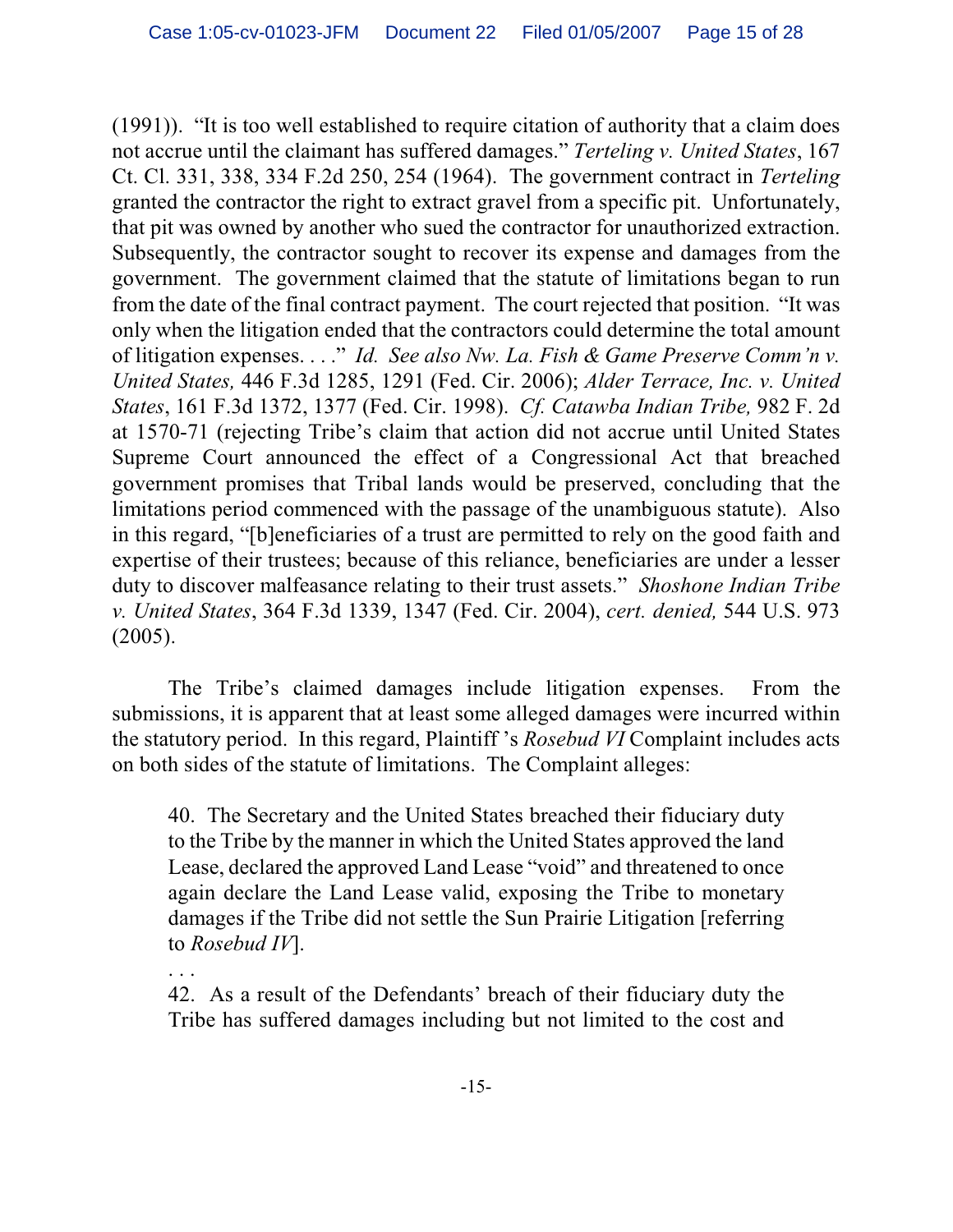expense of defending litigation related to the Defendant[']s Lease approvals.

#### (Compl. 6.)

Although not addressed by the parties, the continuing claims doctrine may also serve to insulate claims from the statutory bar. "The continuing claims doctrine operates to save later arising claims even if the statute of limitations has lapsed for earlier events." *Hayes v. United States*, 73 Fed. Cl. 724, 729 (2006) (citing *Ariadne Fin. Servs. Pty. v. United States*, 133 F.3d 874, 879 (Fed. Cir. 1998)). "'In order for the continuing claim doctrine to apply, the plaintiff's claim must be inherently susceptible to being broken down into a series of independent and distinct events or wrongs, each having its own associated damages.'" *Id.* (quoting *Brown Park Estates-Fairfield Dev. Co. v. United States*, 127 F.3d 1449, 1456 (Fed. Cir. 1997)). The continuing claim doctrine however, does not apply to "'a claim based upon a single distinct event, which may have continued ill effects later on." *Id*. (quoting *Brown Park Estates*, 127 F.3d at 1456). "[T]he claim will not be barred provided that at least one wrongful act occurred during the statute of limitations period and that it was committed in furtherance of a continuing wrongful act or policy or is directly related to a similar wrongful act committed outside the statute of limitations." *Felter v. Norton*, 412 F. Supp. 2d 118, 125 (D.C. Cir. 2006) (citing *Lightfoot v. Union Carbide Corp.*, 110 F.3d 898, 907 (2d Cir. 1997). "The continuing violations occurring within the statute of limitations must be actual acts committed, rather than merely effects of prior acts." *Id*. (citing *Guerra v. Cuomo*, 176 F.3d 547, 551 (D.C. Cir. 1999). *See Mitchell v. United States*, 13 Cl. Ct. 474, 479-80 (1987) (noting continuing claim doctrine would apply to 25 U.S.C. § 466 which created ongoing governmental duty to regenerate the forest, so that each year that went by without replanting created a new cause of action; denying application of doctrine to claim the government failed to obtain fair compensation for a right-of-way because the duty to obtain fair compensation arose only once).

It cannot be said at this early stage of the litigation that the Complaint does not, or could not, encompass claims that are not barred by the statute of limitations, and factual issues in this regard preclude summary dismissal. Similarly, grounds for dismissal of all claims on the basis of laches were not established. The Tribe's request for attorney fees and expenses in the *Rosebud* action are amounts only recently liquidated. *See Mitchell v. United States*, 13 Cl. Ct. at 484 (1987) ("All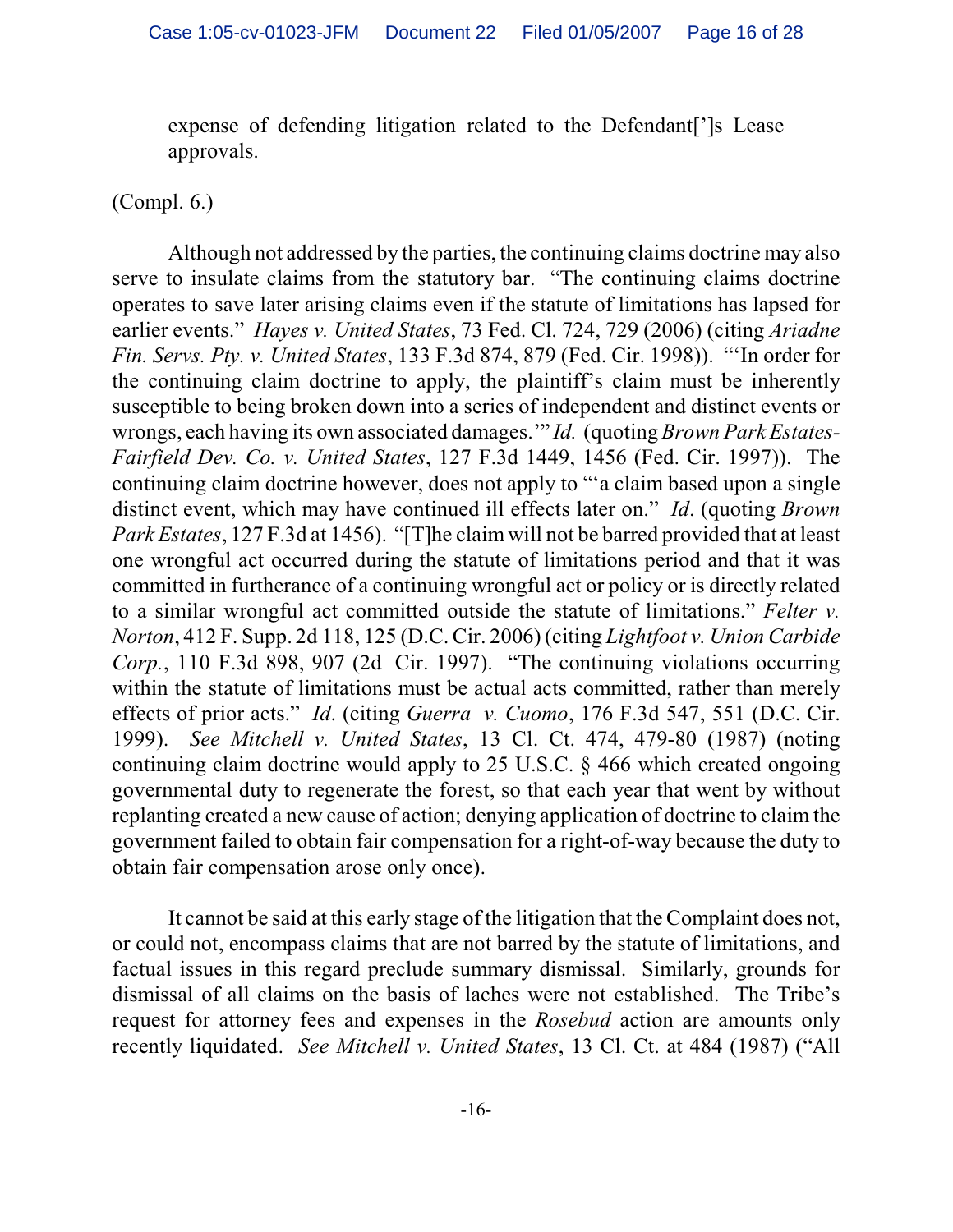events that gave rise to the claim obviously could not have occurred until the settlement occurred. Since the settlement took place within six years of the filing of this suit, the claim is not time-barred."). Prejudice alleged by the government necessary to invoke laches includes the Tribe's receipt of substantial sums from Sun Prairie (some \$60,000 to \$75,000 per year per site as well as compensation for water usage). These sums were not paid by the government, so do not satisfy the prejudice requirement. Possible government reluctance to settle future litigation because of fear of possible claims of breach of duty, is a matter that may be revisited.

It is, however, prudent that issues be refined to the extent feasible. Accordingly, as part of the pretrial proceedings in this case, and to allow for focused parsing, plaintiff shall identify, date and detail each claim, the legal theories, factual bases and corresponding damages. *Shoshone Indian Tribe of the Wind River Reservation v. United States*, 52 Fed. Cl. 614, 616 (2002).

#### **Impermissible collateral attack**

Defendant asserts that the Tribe's claim of breach of fiduciary duty incident to the Consent Judgment is a impermissible collateral attack on that final judgment. As previously noted, the government fears a chilling effect on its willingness to compromise Native American claims, if a tribe independently represented by counsel, can later claim breach of trust alleging it was strong-armed by the government to accept settlement. Here however, plaintiff does not seek to set aside the substance of the Consent Judgment. Also, the record indicates the Consent Judgment specifically preserved any claims between the Tribe and the government, matters of breach of trust over which the District Courts in South Dakota would not have had jurisdiction. *See United States v. Navajo Nation*, 537 U.S. 488 (2003) (Tucker Act and Indian Tucker Act confer jurisdiction upon Court of Federal Claims with rights-creating source of substantive law that can be fairly interpreted as mandating compensation by federal government for damages); *Brown v. United States*, 86 F.3d 1554 (Fed. Cir. 1996) (applying jurisdiction in this court for breach of fiduciary obligations respecting commercial leasing of tribal lands); *LeBeau v. United States*, 171 F. Supp. 2d 1009 (D.S.D. 2001) (recognizing jurisdiction over Indian breach of trust claims under the Little Tucker Act). Accordingly, judgment on the pleadings on this grounds is not warranted.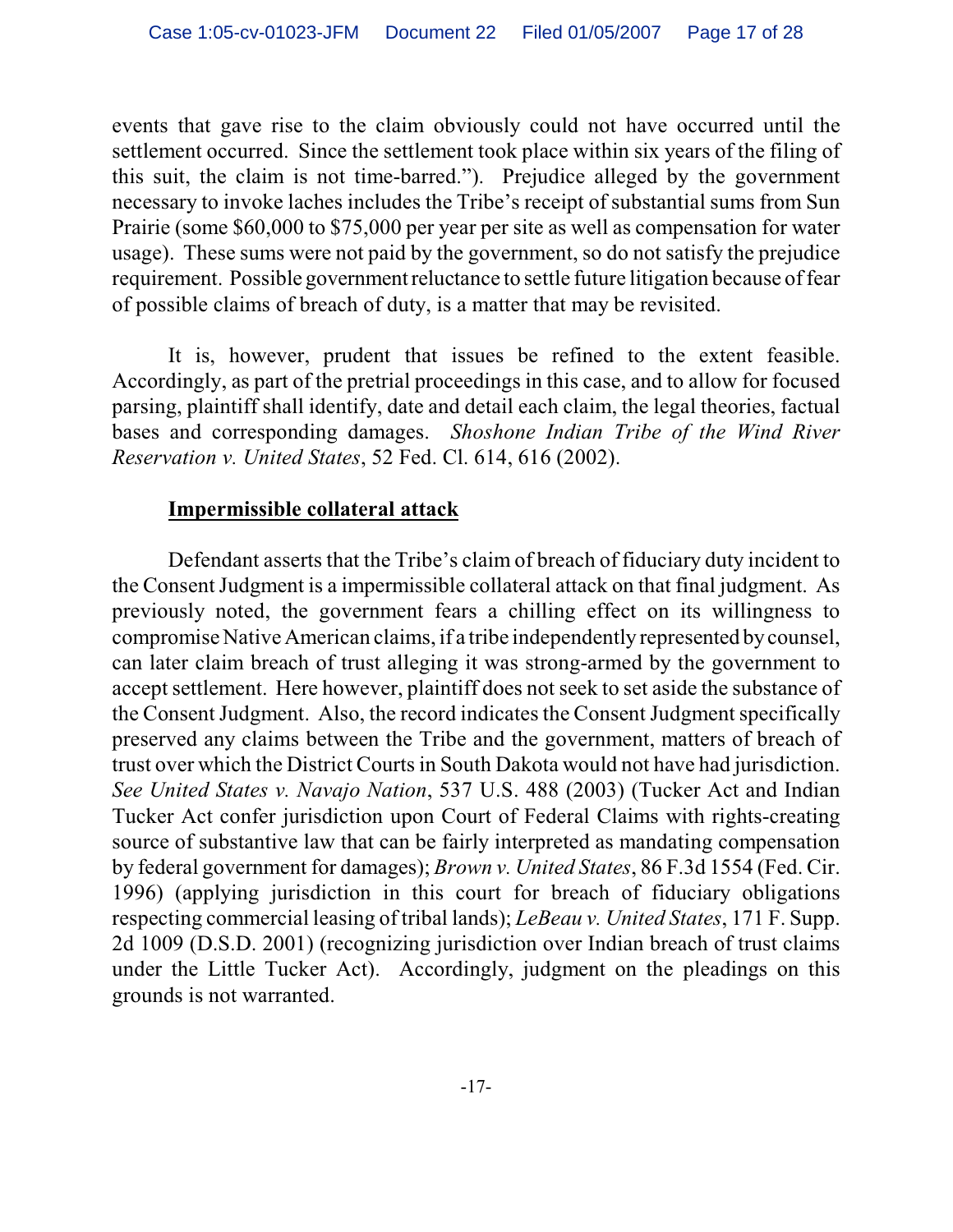#### **Money-mandating**

The government also argues that even if plaintiff has claims that are not barred by the statute of limitations or laches, this court has no jurisdiction over them because plaintiff failed to identify a breach of a statute or regulatory provision that, fairly interpreted, mandates compensation. The Tucker Act (28 U.S.C. § 1491) and the Indian Tucker Act (28 U.S.C. § 1505)<sup>10</sup> waive the United States' sovereign immunity as to claims within their scope. *United States v. Mitchell*, 463 U.S. 206, 211-16 (1983) ("*Mitchell II*"). The Tucker Act, however, "is itself only a jurisdictional statute; it does not create any substantive right enforceable against the United States for money damages." *United States v. Testan*, 424 U.S. 392, 398 (1976). To satisfy jurisdictional requisites, a plaintiff must either demonstrate he orshe has an "express or implied contract with the United States," 28 U.S.C. § 28, or point to some substantive law that "'can fairly be interpreted as mandating compensation by the Federal Government for the damage sustained.'" *Testan*, 424 U.S. at 400 (quoting *Eastport S.S. Corp. v. United States*, 178 Ct. Cl. 599, 372 F.2d 1002, 1009 (1967) (the "fair interpretation standard"). No contract is alleged here. Accordingly, jurisdiction depends upon a money-mandating source.

Defendant summarizes the Tribe's four-fold alleged breaches in the instant Complaint as: (1) approving the original Lease; (2) declaring the Lease void; (3) "'threatening to once again declare the Land Lease valid, exposing the Tribe to monetary damages if the Tribe did not settle the Sun Prairie litigation;" and (4) "approving the original Lease which contained a waiver of the Tribe's sovereign immunity." (Def.'s Mot. for J. on the Pleadings 22 (citing Compl. ¶ 40).) These are not statutory or regulatory violations, defendant asserts, nor do they have a moneymandating origin, accordingly, this court lacks jurisdiction and dismissal is appropriate.

In response, plaintiff relies upon the general trust and fiduciary responsibility between the Tribe and the federal government, and particularly, the authority and

 $\frac{10}{10}$  The Indian Tucker Act, passed in 1946, granted Native Americans access to the United States Court of Federal Claims in the same manner as the Tucker Act. The two Acts are congruous, differing only in eligible claimants. *See* Gregory C. Sisk, *Symposium: The Indian Trust Doctrine After the 2002-2003 Supreme Court Term - Yesterday and Today: Of Indians, Breach of Trust, Money, and Sovereign Immunity*, 39 Tulsa Law Review 313 (2003).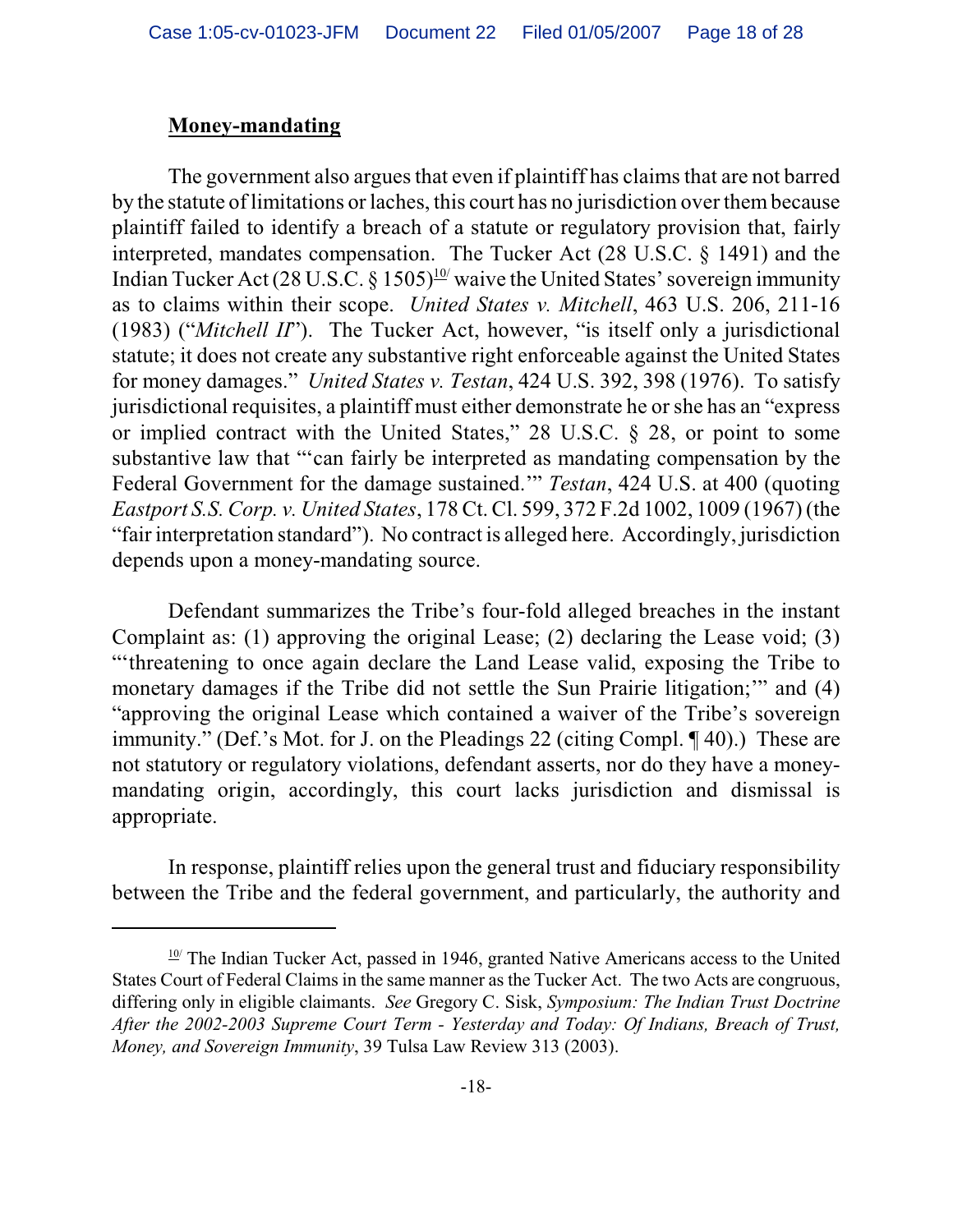comprehensive control exercised by the BIA over leasing of tribal lands, from which liability for monetary damages for breach of that responsibility can be reasonably inferred.

Defendant disagrees that the provisions cited are money-mandating, and counters that the government acts alleged are within statutory and regulatory authority and thus could not be breaches of any trust or fiduciary responsibilities.

The framework for determining the existence and scope of any fiduciary duty established in statute, regulation or contract and whether such is money-mandating, is addressed in *Mitchell I* and *United States v. Mitchell*, 463 U.S. 206 (1983) ("*Mitchell II*"), and more recently in *United States v. White Mountain Apache Tribe,* 537 U.S. 465 (2003) ("*White Mountain Apache*") and *United States v. Navajo Nation*, 537 U.S. 488 (2003) ("*Navajo Nation*"). *See Navajo Nation*, 537 U.S. at 503 (noting that "*Mitchell I* and *Mitchell II* are the pathmarking precedents" in determining the existence of a money-mandating duty); *Wopsock v.* Natchees, 454 F.3d 1327, 1332 (Fed. Cir. 2006); *Fisher v. United States*, 402 F.3d 1167, 1173-74 (Fed. Cir. 2005) (reviewing the standards in *White Mountain Apache* and *Navajo Nation* regarding whether a duty is money-mandating); *Shoshone Indian Tribe of the Wind River Reservation v. United States*, 58 Fed. Cl. 77, 81 (2003) (noting that "[t]he framework within which this dispute must be resolved" was restated in *Navajo Nation* and *White Mountain Apache*).

In *Mitchell I*, individual Indian allottees of land in the Quinault Reservation sought monetary damages fromthe government for failure to properlymanage timber resources on that land, an alleged breach of fiduciary duty under the General Allotment Act of 1887 ("GAA"). 445 U.S. at 537. From the language of the GAA and its legislative history, the Supreme Court determined it wasthe intent of Congress that the government hold the land in trust "to prevent alienation of the land" and to avoid state taxation of allotments. *Mitchell I*, 445 U.S. at 544. Management of the allotments was left to the allottees, not to the trustee. *Id*. at 543. Accordingly, the Court concluded that the GAA created only a limited trust relationship and "cannot be read as establishing that the United States has a fiduciary responsibility for management of allotted forest lands." *Id*. at 546. However, the Court remanded to the Court of Federal Claims to determine whether another statutory or regulatory source of duty, perhaps broader, could be found. *Id.* at 546 n.7.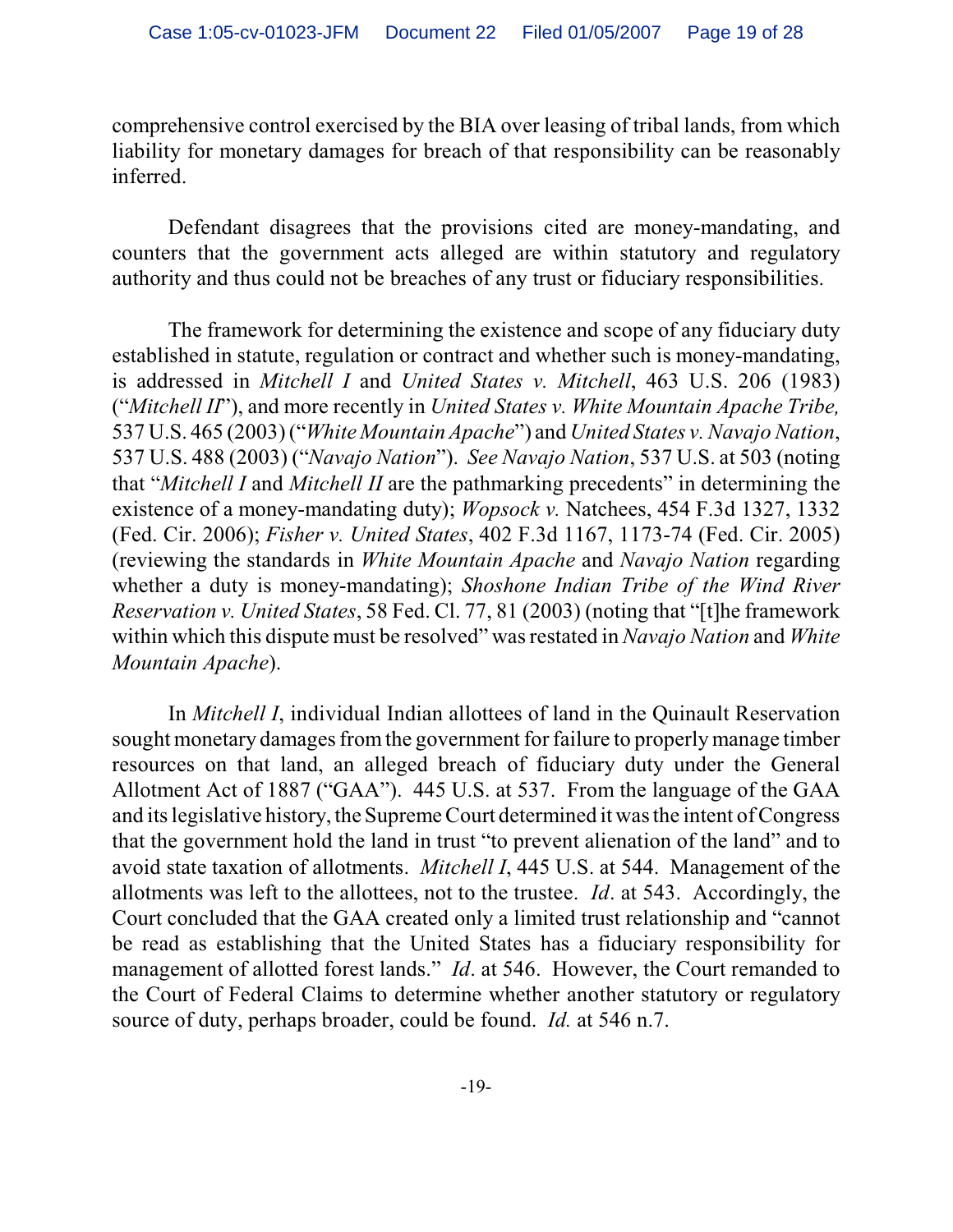On remand, a broader substantive source was found in timber management statutes and regulations, and in *Mitchell II*, the Supreme Court affirmed the finding of a broad fiduciary responsibility. "The timber management statutes and the regulations promulgated thereunder establish the 'comprehensive' responsibilities of the Federal Government in managing the harvesting of tribal timber." 463 U.S. at 222 (citations omitted). These responsibilities "directly support[] the existence of a fiduciary relationship," *id.* at 224, and "the statutes and regulations at issue here can fairly be interpreted as mandating compensation by the Federal Government for violations of its fiduciary responsibilities." *Id*. at 228. "Given the existence of a trust relationship, it naturally follows that the Government should be liable in damages for the breach of its fiduciary duties." *Id*. at 226. Although the substantive law that established these duties did not expressly provide for compensation upon breach, the Court noted that "the substantive source of law may grant the claimant a right to recover damages either 'expressly or by implication.'" *Id*. at 217 n.16 (citing *Eastport S.S. Corp*., 372 F.2d at 1007).

The Supreme Court revisited the *Mitchell II* "fair interpretation"standard some twenty years later in a case involving the government's alleged failure to maintain the former Fort Apache Military Reservation which it held in trust for the White Mountain Apache Tribe. In *White Mountain Apache*, the Court concluded the substantive statutes and regulations went beyond the "bare" or limited trust presented in *Mitchell I* by "invest[ing] the United States with discretionary authority to make direct use of portions of the trust corpus." 537 U.S. at 475. If statutes, regulations, or conduct of the government of management and/or control are "beyond the 'bare' or minimal level . . . [then they] could 'fairly be interpreted as mandating compensation' through money damages if the Government faltered in its responsibility." 537 U.S. at 474 (citing *Mitchell II*, 463 U.S. at 223-26). "It is enough, then, that a statute creating a Tucker Act right be **reasonably amenable** to the reading that it mandates a right of recovery in damages. While the premise to a Tucker Act claim will not be 'lightly inferred,' a **fair inference** will do." *Fisher*, 402 F.3d at 1174 (citing *White Mountain*, 537 U.S. at 472-73).<sup>11/</sup>

 $11$ <sup>While</sup> *Fisher* notes that it is "less than clear" whether *White Mountain* relaxed the "fairly" interpreted test, 402 F.3d at 1174, application of either standard would not alter the court's conclusions herein.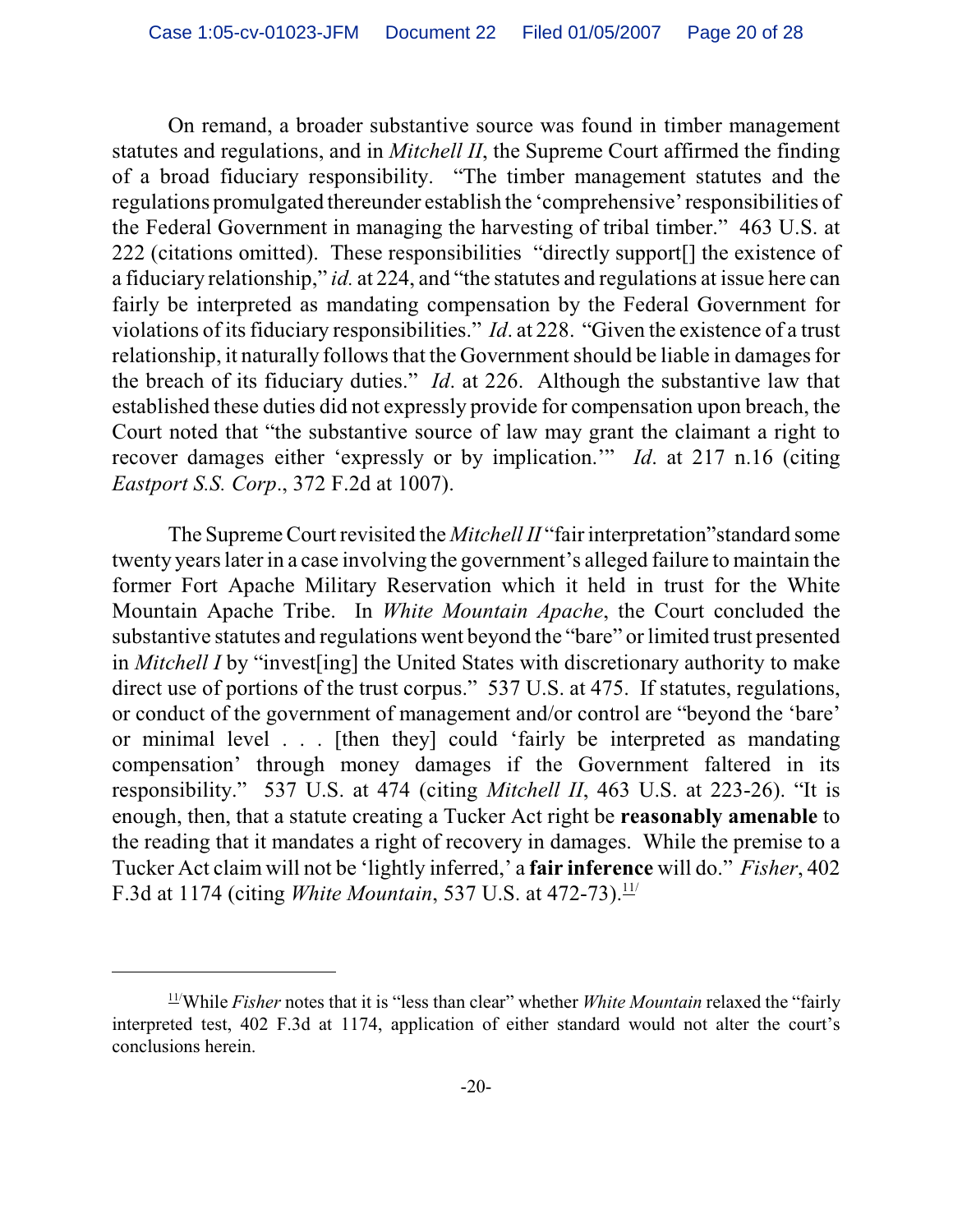In contrast, in an opinion interpreting the Indian Mineral Leasing Act handed down on the same day as *White Mountain Apache*, the Court was unable to find in the statutes and regulations governing coal mining leases the requisite "rights-creating or duty-imposing statutory or regulatory prescriptions" that could "fairly be interpreted as mandating compensation by the Federal Government for the damages sustained" when the government approved a royalty rate that exceeded the statutory minimum. *Navajo Nation*, 537 U.S. at 503. The Court concluded that "no provision of the [governing statute] or its regulations contains any trust language with respect to coal leasing." *Id*. at 508. While the Secretary of the Interior was required to approve leases negotiated between the Navajo Tribe and a third party, the approval function did not include an obligation to ensure a rate of return higher than the minimum specified in the regulations. *Id*. at 510-11. The rate negotiated and incorporated in the lease approved by the Secretary exceeded the regulatory floor. *Id*. at 510. As the lease complied with statutes and regulations then in effect, and absent any other duty to maximize the return to the Navajo Tribe from its coal leases, as in *Mitchell I*, the Court found that the government did not breach any moneymandating fiduciary duty. *Id*. at 514 ("[W]e have no warrant from any relevant statute or regulation to conclude that his conduct implicated a duty enforceable in an [action] . . . for damages under the Indian Tucker Act.").

Here, the government controls the leasing of tribal lands. The Secretary of Interior must approve leases. 25 U.S.C. § 81(b)(2001) ("No agreement or contract with an Indian tribe that encumbers Indian lands for a period of 7 or more years shall be valid unless that agreement or contract bears the approval of the Secretary of the Interior or a designee of the Secretary."). Commercial leases may not exceed twentyfive years, and before approval, the Secretary has to consider any impact on neighboring lands, the safety of the structures to be built on the leased land and the effect on the environment.

# **Lease of restricted lands for public, religious, educational, recreational, residential, business and other purposes; approval by Secretary**

#### **(a) Authorized purposes; term; approval by Secretary**

 Any restricted Indian lands, whether tribally, or individually owned, may be leased by the Indian owners, with the approval of the Secretary ofInterior, for public, religious, educational, recreational, residential, or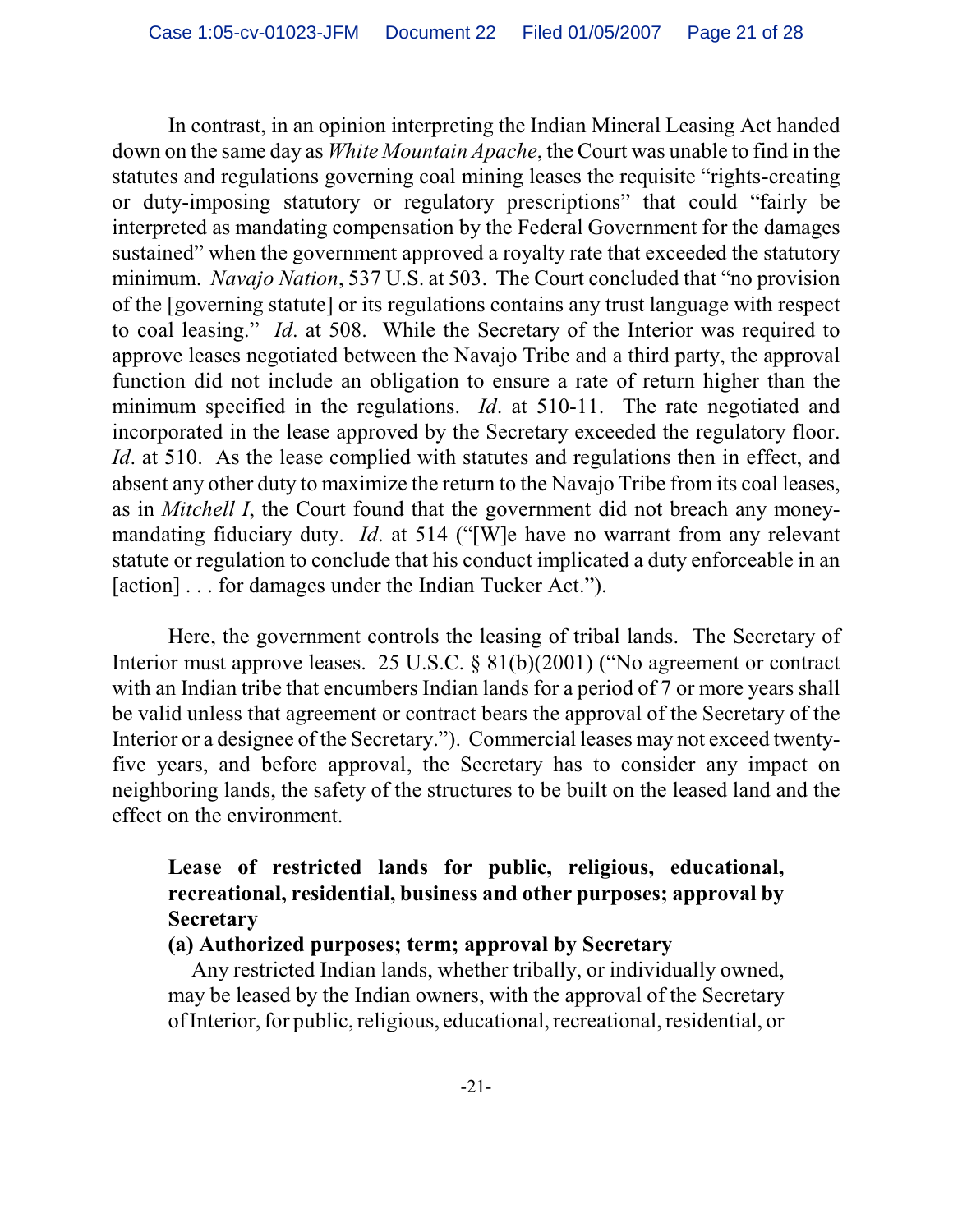business purposes, including the development or utilization of natural resources in connection with operations under such leases, for grazing purposes, and for those farming purposes which require the making of a substantial investment in the improvement of the land for the production of specialized crops as determined by said Secretary. All leases so granted shall be for a term of not to exceed twenty-five years.… Prior to approval of any lease or extension of an existing lease pursuant to this section, the Secretary of the Interior shall first satisfy himself that adequate consideration has been given to the relationship between the use of the leased lands and the use of neighboring lands; the height, quality, and safety of any structures or other facilities to be constructed on such lands; the availability of police and fire protection and other services; the availability of judicial forums for all criminal and civil causes arising on the leased lands; and the effect on the environment of the uses to which the leased lands will be subject.

#### 25 U.S.C. § 415(a).

25 C.F.R. Part 162 includes requirements that: (1) all leases be approved by and in a form approved by the Secretary; (2) rent must be at no less than fair market value unless the Secretary determines it would be in the best interest of the Tribe; (3) a surety bond must be filed in most instances; (4) no advance rent may be required except as approved by the Secretary; (5) the lease can require rental be paid directly to the Secretary; (6) all obligations of lessees run to the United States as well as the land-owner; (7) the lessee must agree not to use any part of the leased premises for unlawful purposes;  $(8)$  leases for farming operations must require "principles of good practice and prudent management. Land use stipulations or conservation plans necessary to define such use shall be incorporated in and made a part of the lease," 25 C.F.R. § 162.11 (1998); (9) with certain exceptions, any sublease, assignment, amendment or encumbrance must be approved by the Secretary; (10) the lessee can encumber the leasehold interest only with the Secretary's approval; (11) upon a showing to the Secretary of any lease or regulatory violation, the lessee is given notice and an opportunity to cure; (12) if the lease is cancelled, the lessee must be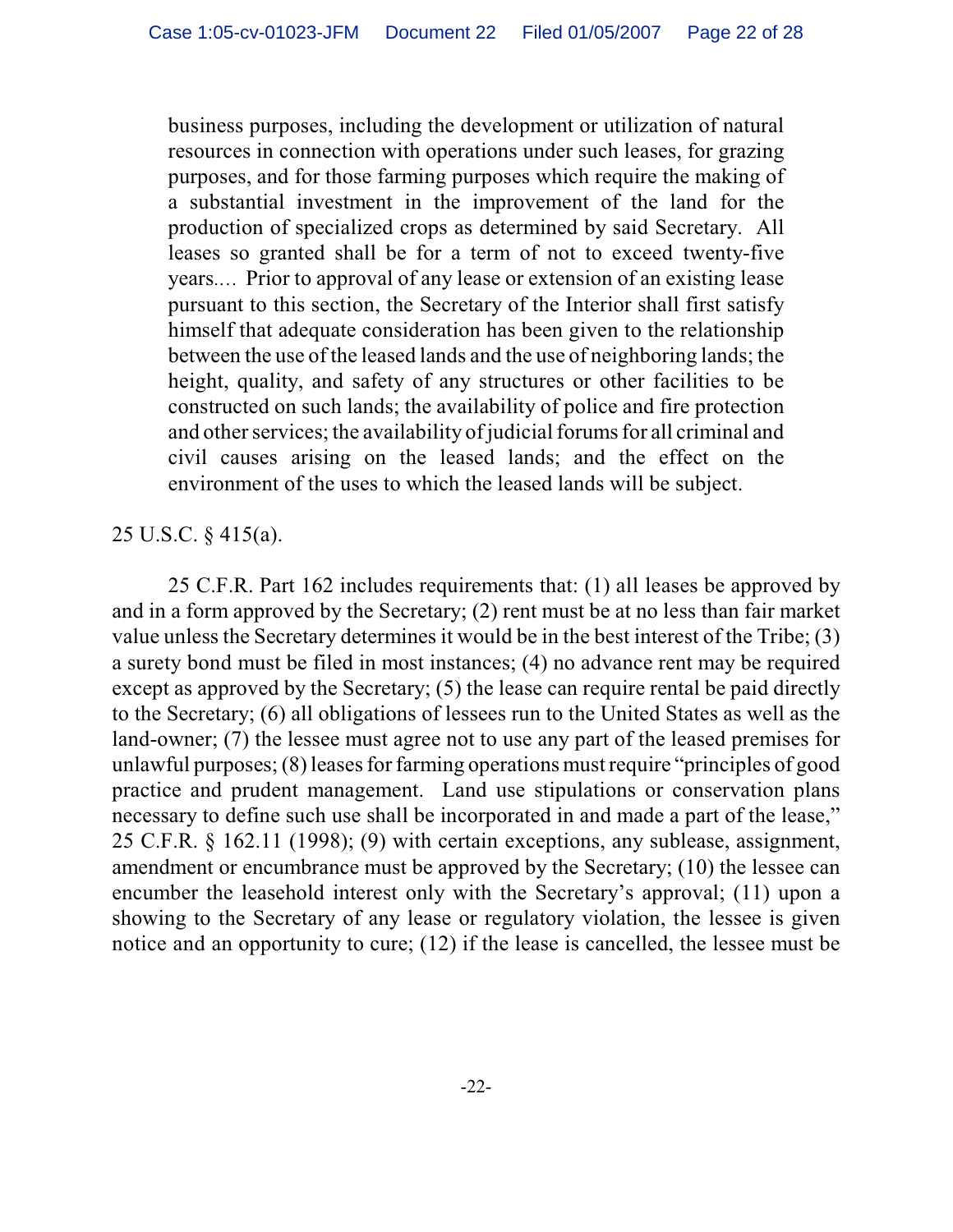given notice of appeal rights; and (13) any damages for claimed breaches must be approved by the Secretary. 25 C.F.R.  $\frac{8}{162.1}$ -14 (1998).<sup>12/</sup>

Additionally, provisions of the Lease that implicate the Secretary either directly or indirectly include: (1) a recitation that the Tribe had authority to enter the Lease with the consent of the Secretary; (2) any leasehold mortgages had to be approved by the Secretary and provide that the Secretary receive notice of any default; (3) the Secretary must consent to any assignment of leasehold interest; (4) a recitation that title to the property is held by the United States in Trust for the Tribe; (6) the lessee's obligations extend to the United States; and (7) the lessee's reclamation plan must meet the Secretary's standards. (Marshall Aff. Ex. H Part 2).

Examining the same statutory and regulatory provisions governing leasing of Tribal lands now before this court, in *Brown v. United States*, 86 F.3d 1554 (Fed. Cir. 1996), the Federal Circuit held that the BIA's statutory and regulatory constraints over the conveyances of tribal lands under the Indian Leasing Act was sufficient "control" for Tucker Act purposes, finding that conclusion mandated by *Mitchell II.* "[B]y virtue of the control they place in the hands of the Secretary, Section 415(a) and the implementing regulations of part 162 imposed upon the government a fiduciary duty in the commercial leasing context." *Id.* at 1563. "[T]he Secretary acts as a fiduciary with respect to leases granted under 25 U.S.C. § 415(a)." *Id*.

Accordingly, "[g]iven the existence of a trust relationship, it naturally follows that the Government should be liable in damages for the breach of its fiduciary duties." 86 F.3d at 1563 (quoting *Mitchell II*, 463 U.S. at 226). However, the existence of a general fiduciary duty or trust relationship does not *ipso facto* validate any lease-related claim by the Tribe. "The validity of a breach of trust claim grounded on section 415(a) must be assessed according to the general principle that 'the scope and extent of the fiduciary relationship' alleged to have been breached 'is established by the regulations' that control this type of leasing." *Brown*, 86 F.3d at 1563 (quoting *Pawnee*, 830 F.2d at 192 and citing *Mitchell II*, 463 U.S. at 224).

 $\frac{12}{12}$ The court notes the substantial amendments to 25 C.F.R., Part 162. on January 22, 2001. However, unless otherwise noted or discussed in a case concerning pre-amendment regulations, the court will refer to the regulations in effect in 1998 when the Lease was approved.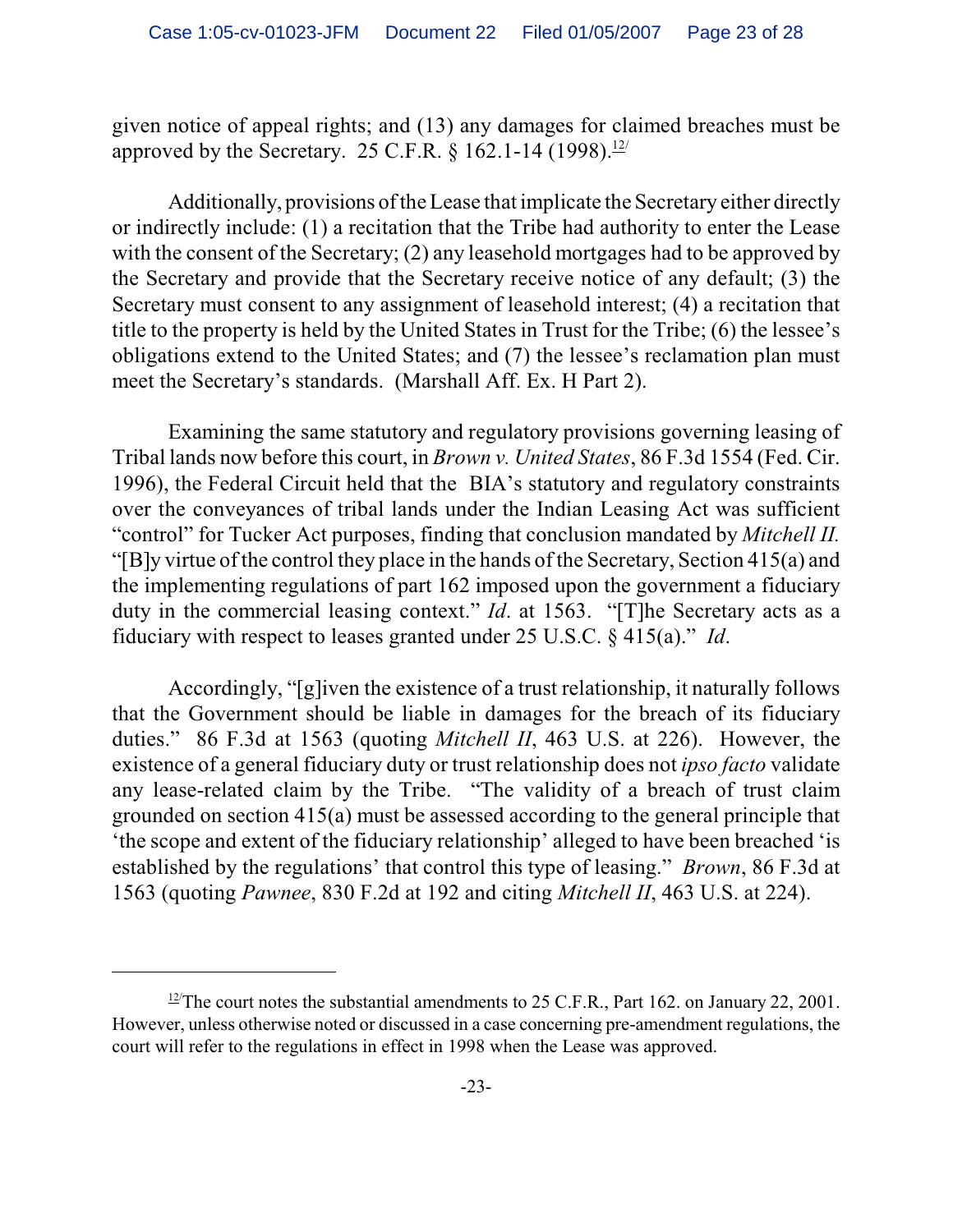Also, assumption of control was cited both in *Mitchell II* and *White Mountain Apache* as an additional basis for imposition of fiduciary responsibilities. If the statutes or regulations permit control, and control is taken, fiduciary responsibilities follows. Quoting favorably from the Court of Federal Claims opinion, *Mitchell II* summarized the creation of an actionable fiduciary responsibility by governmental exercise of control:

[W]here the Federal Government takes on or has control or supervision over tribal monies or properties, the fiduciary relationship normally exists with respect to such monies or properties (unless Congress has provided otherwise) even though nothing is said expressly in the authorizing or underlying statute (or other fundamental document) about a trust fund, or a trust or fiduciary connection.

*Mitchell II*, 463 U.S. at 225 (quoting *Navajo Tribe of Indians v. United States*, 624 F.2d 981, 987 (Ct. Cl. 1980) (internal quotations omitted)). *See also Shoshone Indian Tribe of Wind River v. United States*, 52 Fed. Cl. 614, 620-24 (2002) (citing *Brown* and finding actual governmental exercise of control over Tribe's resources vests a full trust responsibility). Notwithstanding the lack of express statutory or regulatory delineation of duties (substantive source of fiduciary duties), in *White Mountain Apache*, that the government physically occupied and controlled the trust property "supports a fair inference that an obligation to preserve the property improvements was incumbent on the United States as trustee." 537 U.S. at 475. "[E]lementary trust law confirms the commonsense assumption that a fiduciary actually administering trust property may not allow it to fall into ruin on his watch." *Wopsock v. Natchees*, 454 F.3d 1327, 1332 (Fed. Cir. 2006) (citing *White Mountain*, 537 U.S. at 475).

Here, the statutes, regulations and lease provisions detailed above, and the actual control taken over approving, voiding, and re-approving the Lease as well as the litigation over the government's approval, implicate the same substantive sources construed in *Brown*. What is not so clear, and distinguishes the instant case from *Brown*, are questions concerning the level of "control" the government exerted in the various lawsuits, particularly over the Consent Judgment and the renegotiated Lease. *Cf. Samish Indian Nation v. United States*, 419 F.3d 1355 (Fed. Cir. 2005) (declining to find fiduciary duty in the Indian Self-Determination and Education Assistance Act ("ISDA")). Whether any fiduciary duty extends to the settlement of litigation, when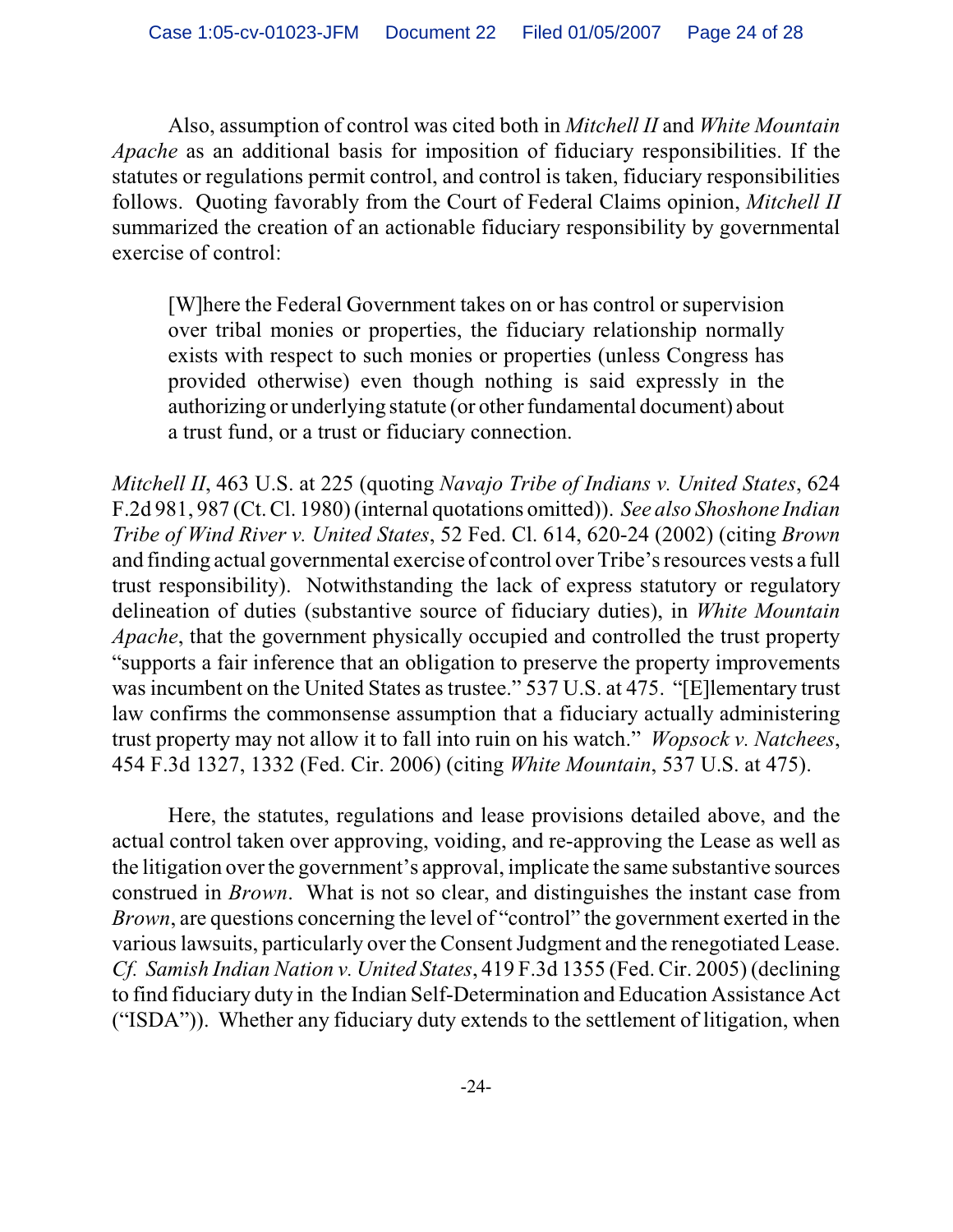a Tribe is truly represented by independent counsel, and particularly when a Tribe independently attempts to repudiate its prior decisions, would be questionable. However, there are factual questions presented including the extent and context of legal representation, and the existence, quantum and causation of damages. On this record, this court cannot make a definitive jurisdictional determination that the pleadings do not state a cause of action.

In *Osage Tribe of Indians v. United States*, 68 Fed. Cl. 322 (2005), the court rejected a variation of an argument the government makes here. The government argued the statute imposed only "'the specific duty on the United States to deposit royalties that are received.'" *Id.* at 327. The substantive statutory source stated "all funds belonging to the Osage tribe, and all moneys due, and all moneys that may become due, or may hereafter be found to be due the said Osage tribe of Indians, shall be held in trust by the United States." *Id.* at 325. Fiduciary obligations are not that circumspect.

The court believes that this argument confuses the specific duty with the tasks that may be required to carry out that duty. The court agrees with the defendant that it has a specific duty to deposit royalties . . . as required by federal regulations and the terms of the lease. However, defendant does not simply stand as a teller behind a bank counter and accept whatever is placed before him by a depository. Defendant's duty is not discharged by mechanically crediting the account holder with whatever amounts are paid in. The plain language of the statute makes clear that defendant's duty is to hold in trust the moneys contractually owed. . . to the Tribe, . . . not merely whatever amount is deposited by the Tribes lessees. Defendant's duty necessarily includes verification that the royalty paid is the amount contractually owed under the terms of the lease.

*Id.* at 327-28. Defendant's duties included verifying the amounts due under the lease and the payment thereof.

*Osage* declined to limit the government's fiduciary obligation to that of a passive bank teller. Here, the situation is somewhat analogous. The statutorily required approval of the lease was not the entire extent of the government's duty.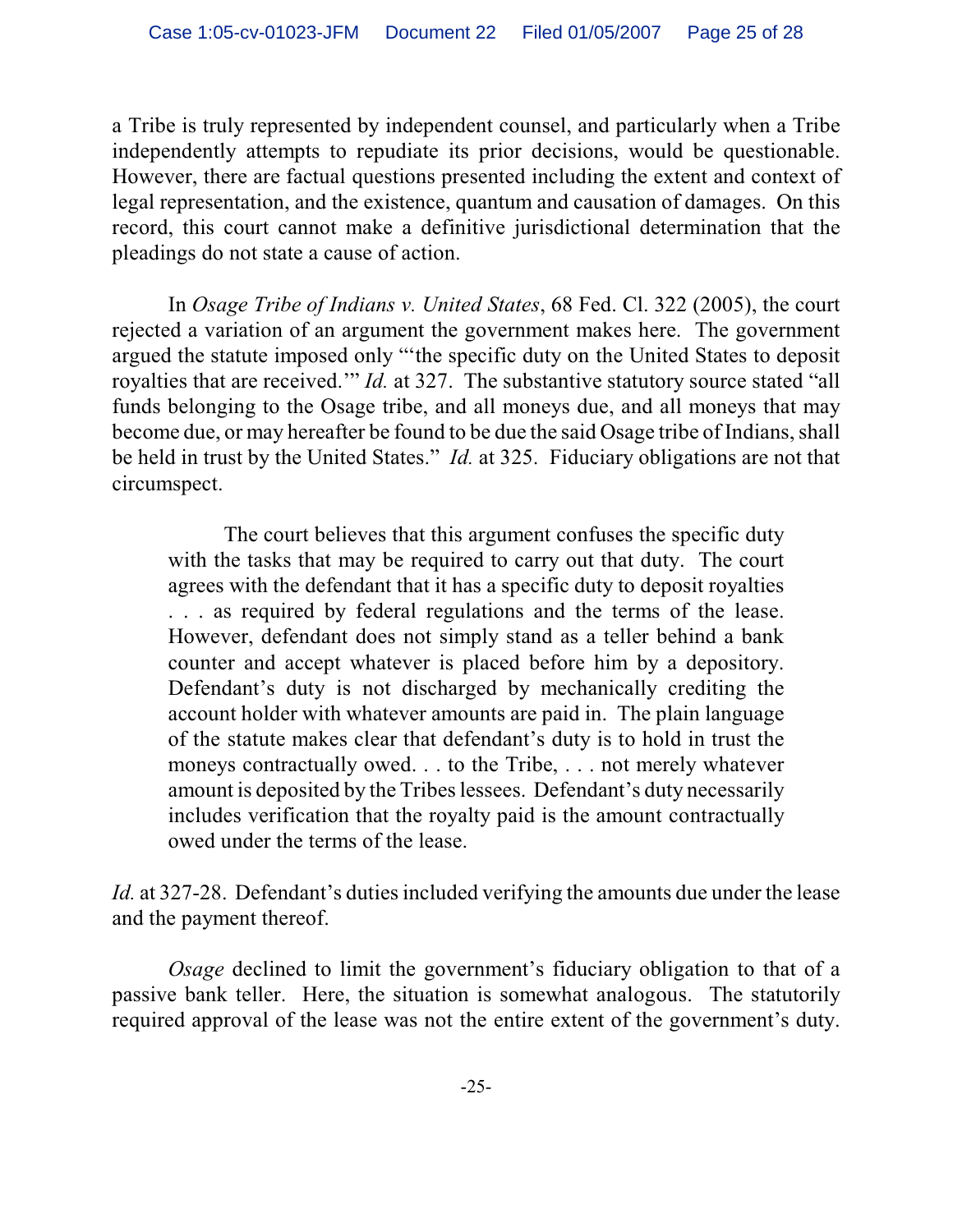That obligation extends to litigation brought by third parties about that approval. When by statute, regulation, lease and practice, the government controls the Lease, duties do not exist in a vacuum but extend here to litigation from third parties over the exercise of express fiduciary responsibilities. *Restatement (Second) of Trusts* § 178 (1959) ("The trustee is under a duty to the beneficiary to defend actions which may result in a loss to the trust estate, unless under all the circumstances it is unreasonable not to make such defense."); *see generally, In re Johnson*, 518 F.2d 246, 255 ( $10<sup>th</sup>$  Cir. 1975) ("a trustee who unsuccessfully defends charges of maladministration resulting in a surcharge is not entitled to be paid for his costs from the trust estate and may be required to pay the costs of the beneficiaries."). The government's position that Lease approval, the exercise of a statutory and regulatory requirement, is insulated from liability because of its genesis, lacks validity.

Fiduciary duties over leasing of tribal lands would ring hollow if attendant responsibilities did not include litigation over the government's approval of that lease. While the United States does not have a fiduciary obligation to prevent the Tribe from being exposed to litigation *per se*, litigation concerning the government's express statutory and regulatory obligation to approve leases by third parties, alleging improprieties or deficiencies in that approval, arises directly from the requisite substantive source from which compensation for breach could be reasonably inferred, and it "could fairly be interpreted as mandating compensation through money damages if the Government faltered in its responsibilities." *White Mountain Apache*, 537 U.S. at 474 (internal citation to *Mitchell II* omitted). Accordingly, the standard for a motion to dismiss or motion for judgment on the pleadings has not been met. It cannot be ruled that the plaintiff can prove no set of facts in support of its claim which would entitle it to relief. *Scheuer v. Rhodes*, 416 U.S. at 236-37 (1974). It is not clear that no relief could be granted under any set of facts that could be proven consistent with the allegations made. *Hishon v. King & Spalding*, 467 U.S. 69, 73 (1984).

Nevertheless, the court is mindful of the government's contention that any damage to plaintiff in connection with the recent litigation ending with the Consent Judgment was caused not by the government's breach of trust or fiduciary duty, but by plaintiff's decision to take the position that the lease was invalid, realigning itself from prior positions. That is, however, a matter of proof which awaits further development. It cannot be said on this record, that plaintiff does not state a facially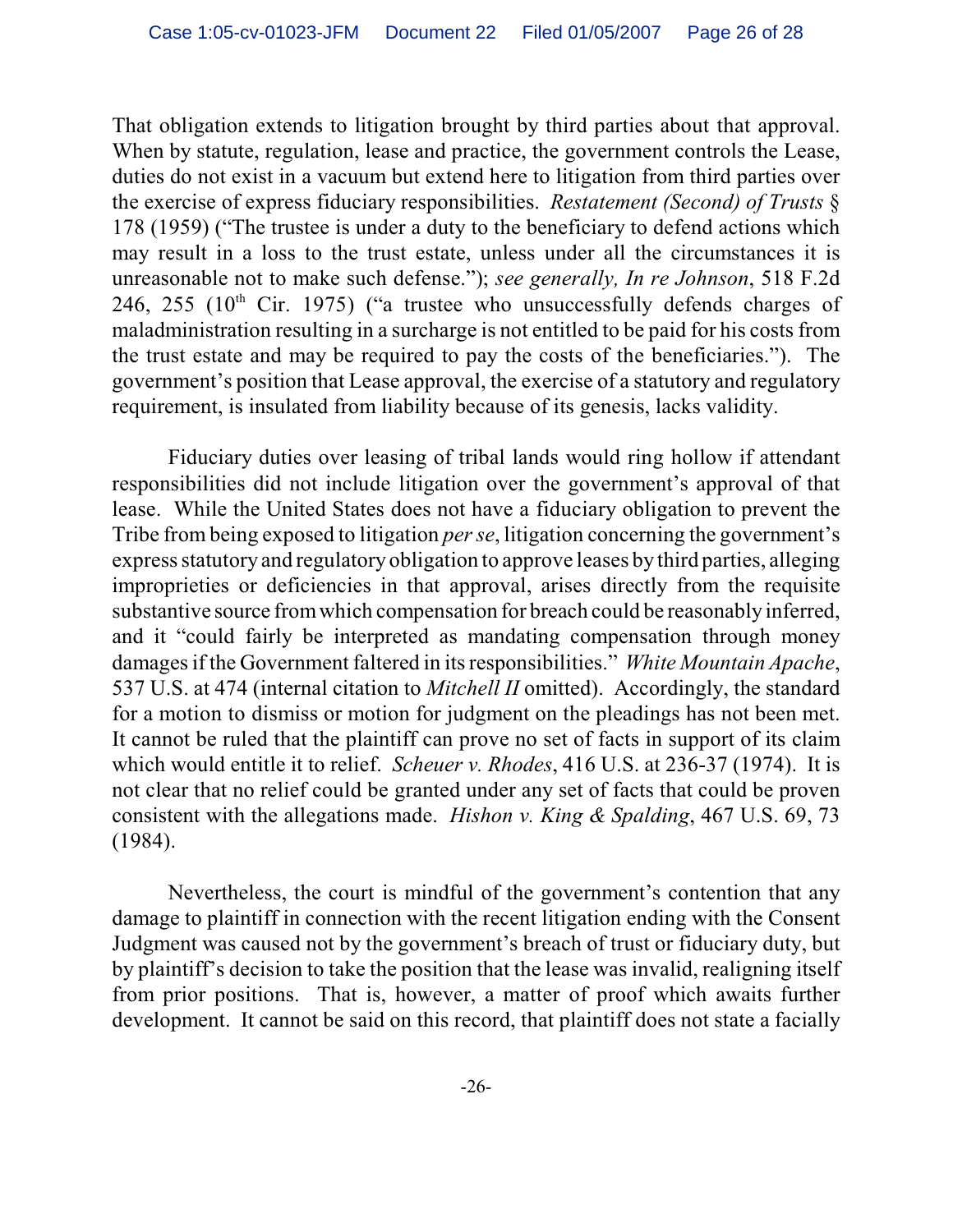viable cause of action for breach of fiduciary duty in connection with the conduct and settlement of that litigation and renegotiation of the Land Lease.

As the Court in *Mitchell I*, after finding no substantive source of duty that would lead to compensation, allowed the Tribe to search for alternative sources for the trust obligations it advances, so further examination is appropriate here.

#### **Damages**

Although plaintiff asserts the existence of damages from breach of fiduciary duties, consisting of attorney fees and expenses, diminution in value of property and exposure to environmental mess upon termination of the Lease, defendant's motion did not specifically address damages. The issue was raised for the first time in defendant's Reply Brief. (Def.'s Reply 7.) As for the original lease, the only substantive damage claim plaintiff advances at this time is one for diminution in value of Tribal lands because of the asserted failure of the Land Lease to require a bond to protect the Tribe upon termination of the lease from damages to the land from the hog operation. However, as defendant points out, the renegotiated Lease in *Rosebud IV* has environmental controls and measures, including a waste management system closure plan with "a bond or other appropriate financial security to meet Sun Prairie's requirements under the Lease." (Marshall Aff. Ex. F 9-10.) It is not clear if that bonding requirement moots the damage alleged.

Additionally, however, the Tribe seeks attorney fees and costs from the district court *Rosebud* cases. Arguing litigation expenses are not recoverable, defendant cites *Franklin Federal Savings Bank v. United States*, 55 Fed. Cl. 108, 123 (2003), a *Winstar* case.<sup>13/</sup> ("The law is quite clear that statutory authorization is the *sine qua non* for recovery of legal costs arising from litigation against the Government."). While the Tribe did not respond to this argument, litigation expenses, including attorney fees in collateral litigation may be recoverable. *Terteling v. United States*, 167 Ct. Cl. 331, 338, 334 F.2d 250, 254 (1964). Also*,* in *Franklin Federal*, while attorneys fees incurred in that case were not recoverable, recovery included legal fees

 $\frac{13}{2}$ *United States v. Winstar*, 518 U.S. 839 (1996) held the passage of the Financial Institution Reform Recovery and Enforcement Act of 1989 ("FIRREA"), Pub. L. No. 101-73, 103 Stat. 183), and its implementing regulations constricting use of regulatory goodwill, breached contracts between the government and purchasers of troubled thrifts that granted favorable treatment.